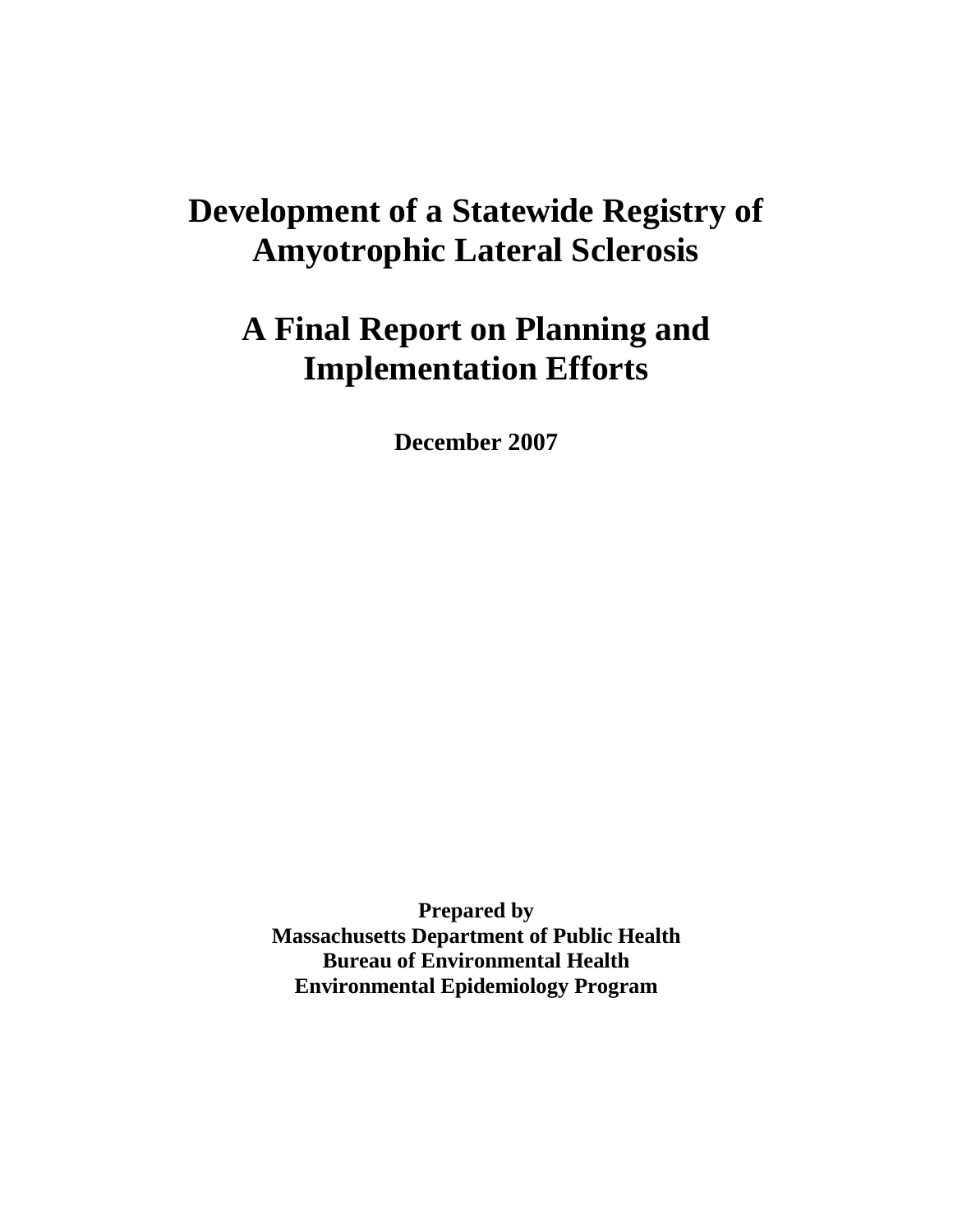## **Table of Contents**

| I.  |                                                                                    |  |
|-----|------------------------------------------------------------------------------------|--|
| II. |                                                                                    |  |
| Ш.  |                                                                                    |  |
| a.  | Prevalence of Amyotrophic Lateral Sclerosis and Multiple Sclerosis in Southeastern |  |
|     |                                                                                    |  |
| b.  |                                                                                    |  |
| c.  |                                                                                    |  |
| d.  | Focus Group Findings on Implementation of an ALS Registry in Massachusetts  17     |  |
| IV. |                                                                                    |  |
|     |                                                                                    |  |
|     |                                                                                    |  |
|     |                                                                                    |  |
|     |                                                                                    |  |
|     |                                                                                    |  |
|     |                                                                                    |  |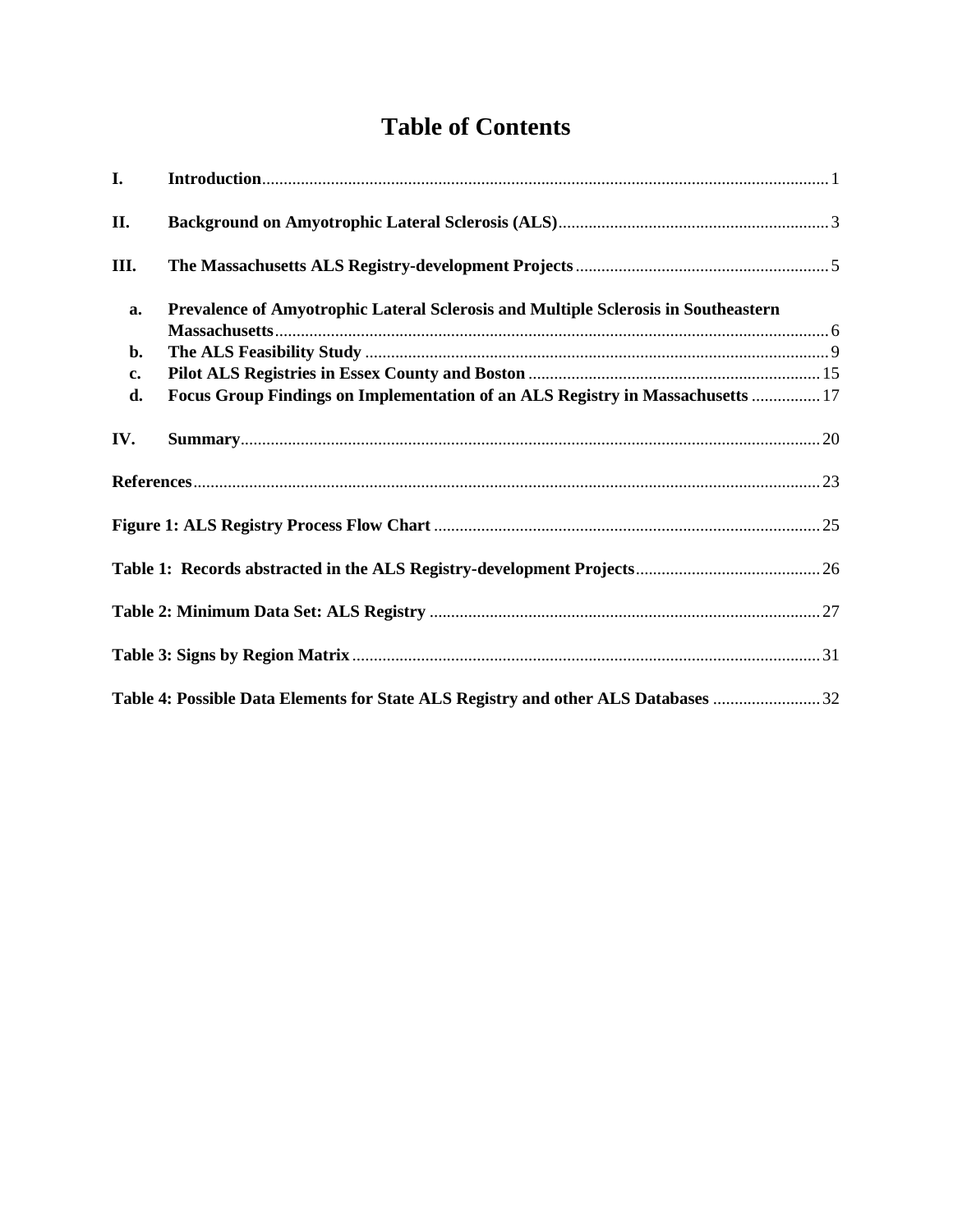#### <span id="page-2-0"></span>**I. Introduction**

This report is a compilation of work conducted by the Bureau of Environmental Health (BEH), Massachusetts Department of Public Health (MDPH) on the surveillance of amyotrophic lateral sclerosis (ALS) and the necessary components of a state-wide ALS registry. The work presented in this report should prove useful in determining the requirements for implementing a state-wide registry.

Section 26 of Chapter 140 of the Acts of 2003 included language relative to the establishment of a surveillance system or registry for ALS. Specifically, the legislative directive stated, "the Department of Public Health may establish an ALS registry, by areas and regions in the Commonwealth, with specific data to be obtained from urban, low and median income communities, and minority communities of the Commonwealth." The department worked with ALS patients and their families, neurologists, and patient advocacy groups to conduct a series of activities thought necessary in order to develop a system that would meet the needs and expectations of the ranges of parties interested in this disease, particularly in light of resources that may be required to sustain a registry in the long term.

A registry would allow for identifying all persons with ALS in order to establish incidence and prevalence of the disease. In addition to identifying confirmed cases of the disease, a state registry would provide complete, higher quality data that allows for follow-up with patients, physicians, and caregivers for additional data collection. The term "registry" in this report is defined as a minimum data set that will achieve the purpose of identifying all confirmed

-1-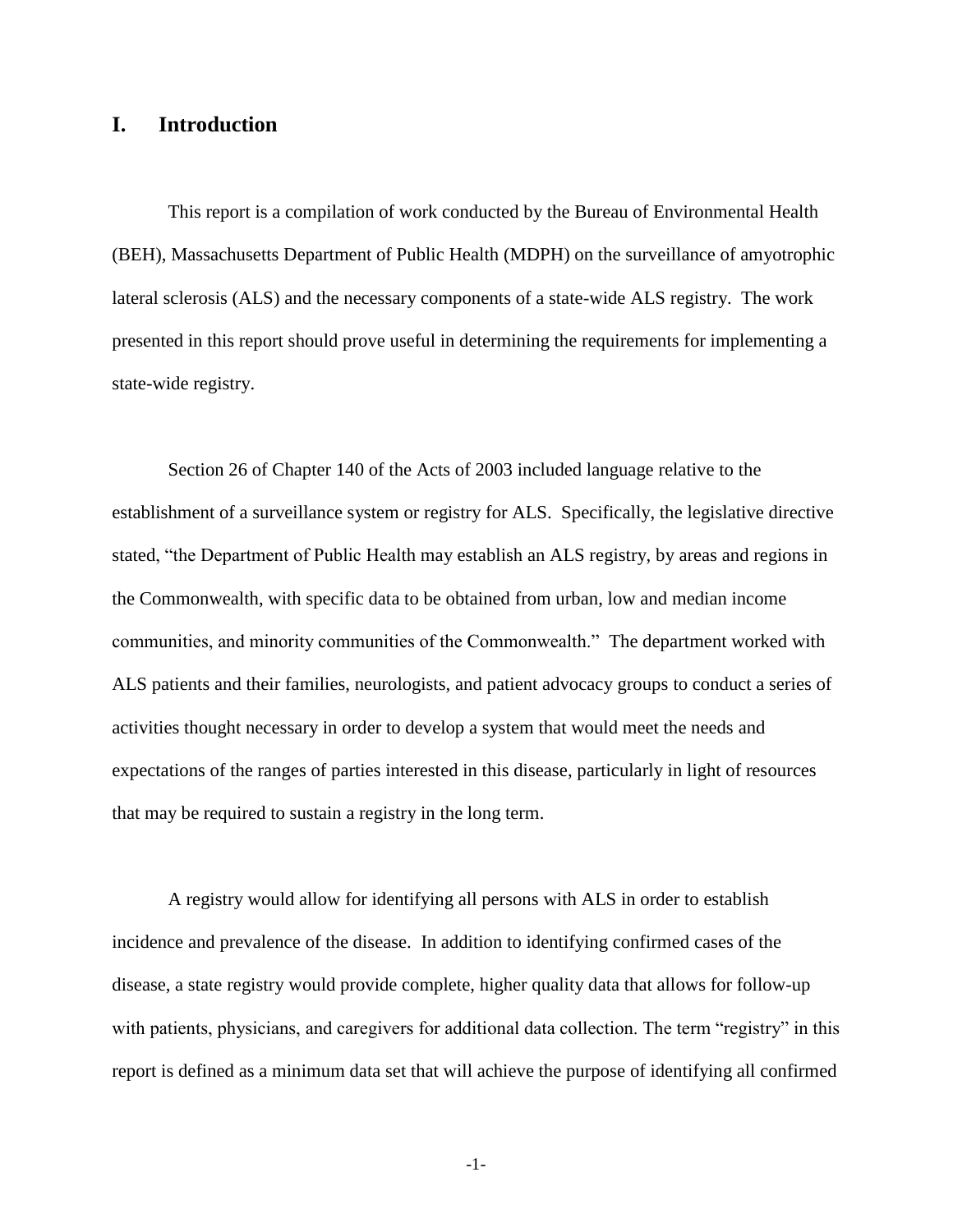ALS cases in Massachusetts. The term "database" is used to refer to a dataset that is more extensive and detailed and can be used as a tool for analyzing data to test a specific research hypothesis.

A well designed, efficient ALS registry would allow for timely population-based incidence and prevalence estimates of the disease as well as provide a basis for research studies related to the causes and cures for ALS. Regulations that ensure the protection of privacy already exist to allow researchers access to data for studies that could not easily be conducted otherwise. A well functioning ALS registry might also be an important support for future decision-making related to the identifying the causes as well as prevention and treatment of ALS.

There are currently no other state-wide population-based ALS registries in the United States. Massachusetts would be the first state in the United States to establish a population-based registry and therefore would likely become the prototype for the establishment of such registries in other states. Although there are no population-based ALS registries in the United States, there are several clinical ALS databases. The Department of Veterans Affairs in Durham, N.C. has developed a nation-wide voluntary registry of living veterans who have ALS. The University of Massachusetts (UMass) ALS C.A.R.E. Program has a voluntary, physician-directed database of outcomes for UMass ALS patients designed to be a mechanism for evaluating the impact of diagnostic and therapeutic decisions. The Australian ALS Registry is a national, observational database for outcomes of patients with motor neuron disease.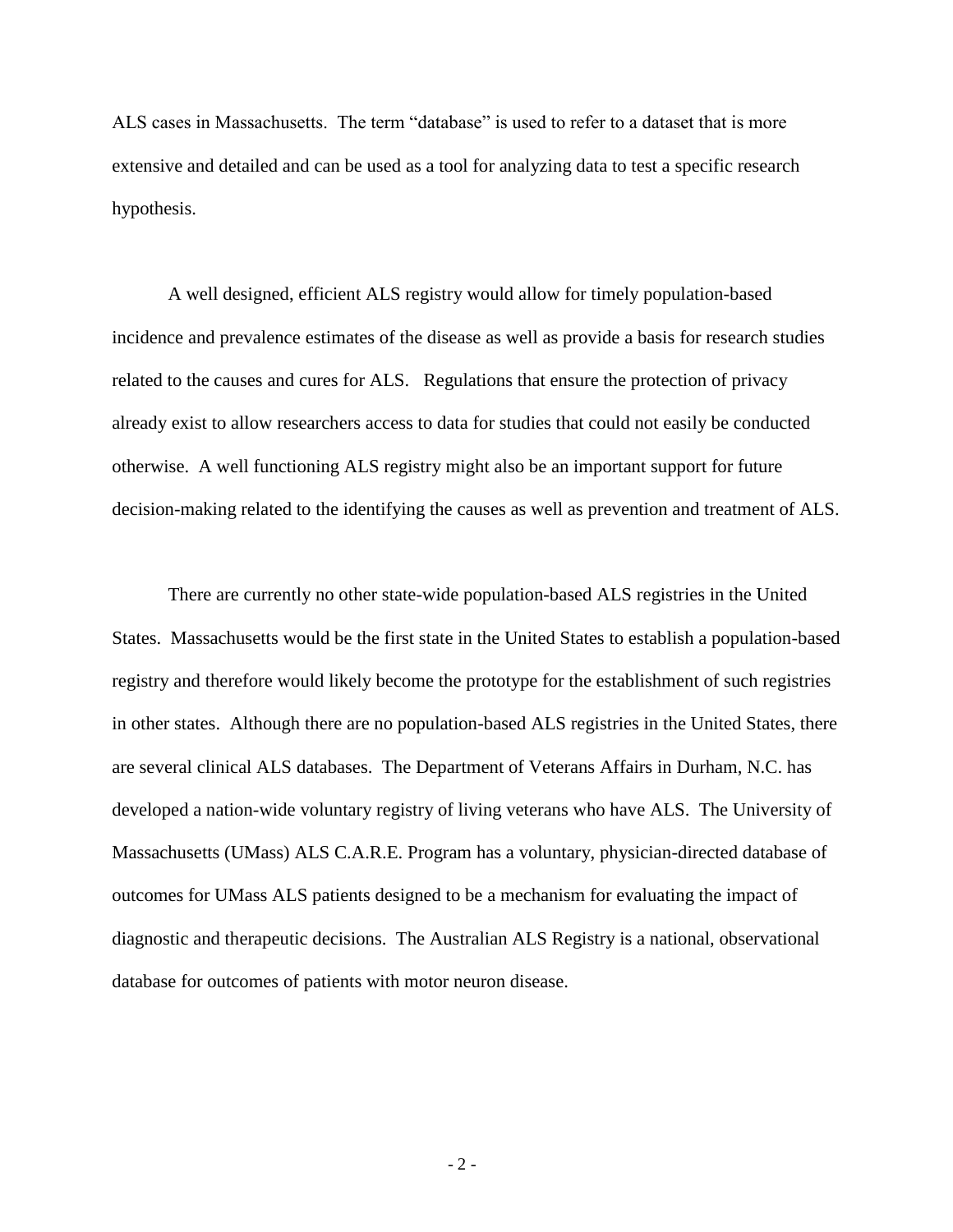The recommendations included in this report are based on five projects conducted either by the BEH or in collaboration with a contractor, ABT Associates, under the direction of the BEH. These include determining the Prevalence of Amyotrophic Lateral Sclerosis in Southeastern Massachusetts; a feasibility study evaluating various options for the surveillance of ALS statewide; an ALS Pilot Registry in Essex County, Massachusetts; an ALS Pilot Registry in Boston, Massachusetts; and focus group feedback regarding the implementation of an ALS Registry in Massachusetts. State funds provided through annual allocation under S.26, c.140 provided support for the majority of these activities, while federal funds provided the large part of funding to carry out activities in Southeastern, MA.

#### <span id="page-4-0"></span>**II. Background on Amyotrophic Lateral Sclerosis (ALS)**

Amyotrophic lateral sclerosis, also commonly known as Lou Gehrig's disease, is a chronic and progressive neurodegenerative motor neuron disease affecting some 30,000 people in the United States at any given time. About 5,600 people are diagnosed each year in the U.S. Therefore, the estimate for the number of new cases in Massachusetts each year is 127, based on the 2000 census for Massachusetts (6, 349,000 population) (US Census, 2000). Based on an average life expectancy of 3 years from diagnosis, we would expect about 381 cases in the registry at any one time. If the average life expectancy were 4 years, there would be an anticipated 508 cases at one time. Proctor et al. (1992) report a prevalence of ALS of approximately 4 to 6 cases per 100,000 individuals per year in the U.S. population. A review of prevalence of ALS worldwide showed a range of 0.8 to 8.5 per 100,000, with US prevalence (from several studies) at 6.4 per 100,000 (Roman, 1996). It is estimated that ALS is responsible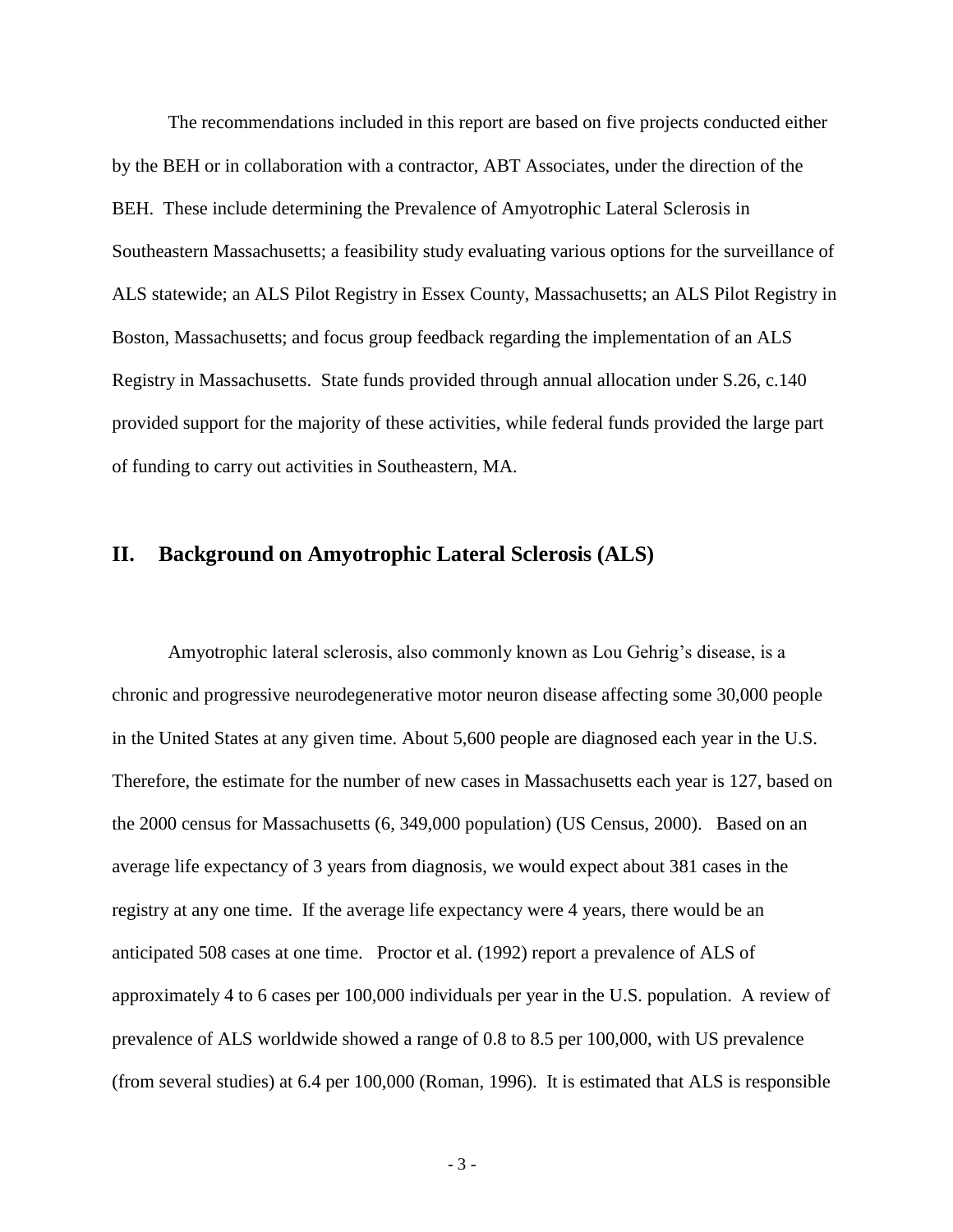for nearly two deaths per hundred thousand of the population annually. While some report that the incidence of ALS appears to be increasing over time, others feel that factors such as fewer competing risks, improved life expectancy, and/or improved case ascertainment may explain the trend (McGuire et al., 1996). The lack of an ALS registry to keep track of disease trends over time makes it difficult to determine whether the occurrence of the disease is increasing and why.

ALS is about 20% more common in males than in females and most often diagnosed among Caucasians (Armon, 2001). Age at onset may vary from 40 to 70 years old, although other people at other ages may develop the disease as well (ALS, 2000). The duration of the disease can vary from 2 to 5 years after which most cases die from the disease or other complications. There have, however, been individuals who have lived as little as one year and as long as 20 years (ALS, 2000).

Although recent advances in ALS research have resulted in the development of some drug therapies, the primary approach to management of the disease is symptomatic treatment. The most common form of ALS is called Sporadic ALS. About 5-10% of cases are the inherited variety known as Familial ALS.

While the exact cause of ALS is not fully understood, both genetic and environmental factors are believed to contribute to the etiology of the disease. In addition to the genetic link, working theories on the cause of motor neuron degeneration in ALS include exposure to an environmental toxin, a viral infection, an inflammatory response, and other abnormalities in neurotransmission. There is a national and international movement by ALS clinicians, patients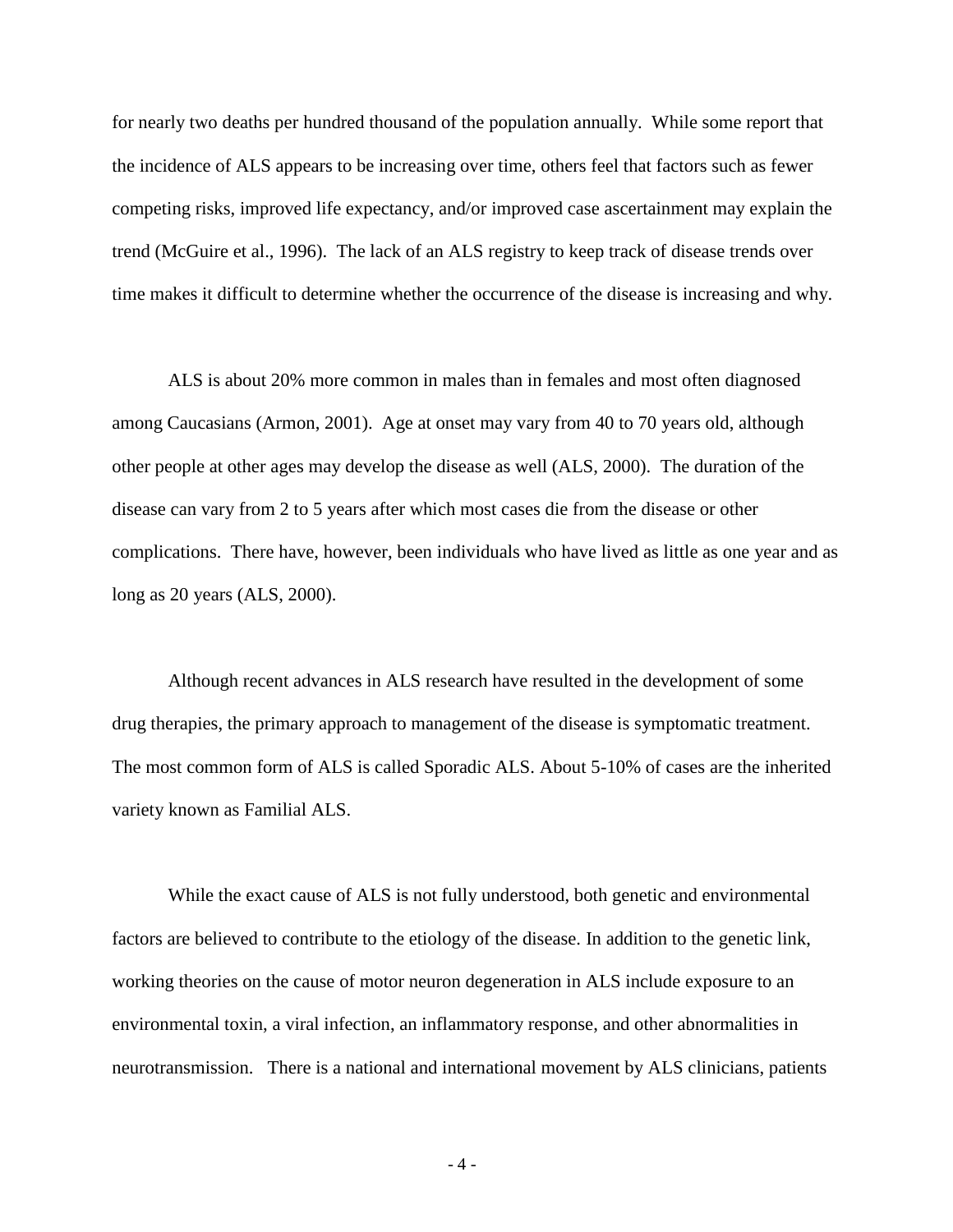and families to develop standards and procedures for patient registries and follow-up studies that will facilitate understanding of the causes and cures for the devastating disease.

Middleborough was the focus of one Massachusetts study of ALS that arose from community concern about a perceived cluster of the disease (Proctor et al., 1992). In 1987, town officials identified 11 possible cases of ALS in Middleborough (1980 population: 16,404). Proctor et al. investigated further to find a total of 17 ALS cases that had been Middleborough residents at some time over a 50-year period (1938-1988). Based upon death certificate data, the researchers estimated the ALS death rate in Middleborough for the period 1969-1985 to be 2.5 deaths per 100,000 person years, compared to the statewide rate of 1.26 per 100,000 person years. Although Proctor et al concluded that the increase was not statistically significant (at the 95% confidence level) they also recognized the difficulties in evaluating possible neurological disease clusters, particularly in the absence of a population based registry.

#### <span id="page-6-0"></span>**III. The Massachusetts ALS Registry-development Projects**

Five projects to direct ALS surveillance in Massachusetts were carried out having the overall goal of identifying possible design and implementation strategies, implications for reporting, appropriate data elements, resource needs in terms of information technology (IT) and staffing, and regulatory and privacy requirements appropriate and essential for a successful ALS registry in Massachusetts. The five projects were: (a) The Prevalence of Amyotrophic Lateral Sclerosis in Southeastern Massachusetts; (b) A feasibility study evaluating various options for surveillance; (c) An ALS Pilot Registry in Essex County, Massachusetts; (d) An ALS Pilot

- 5 -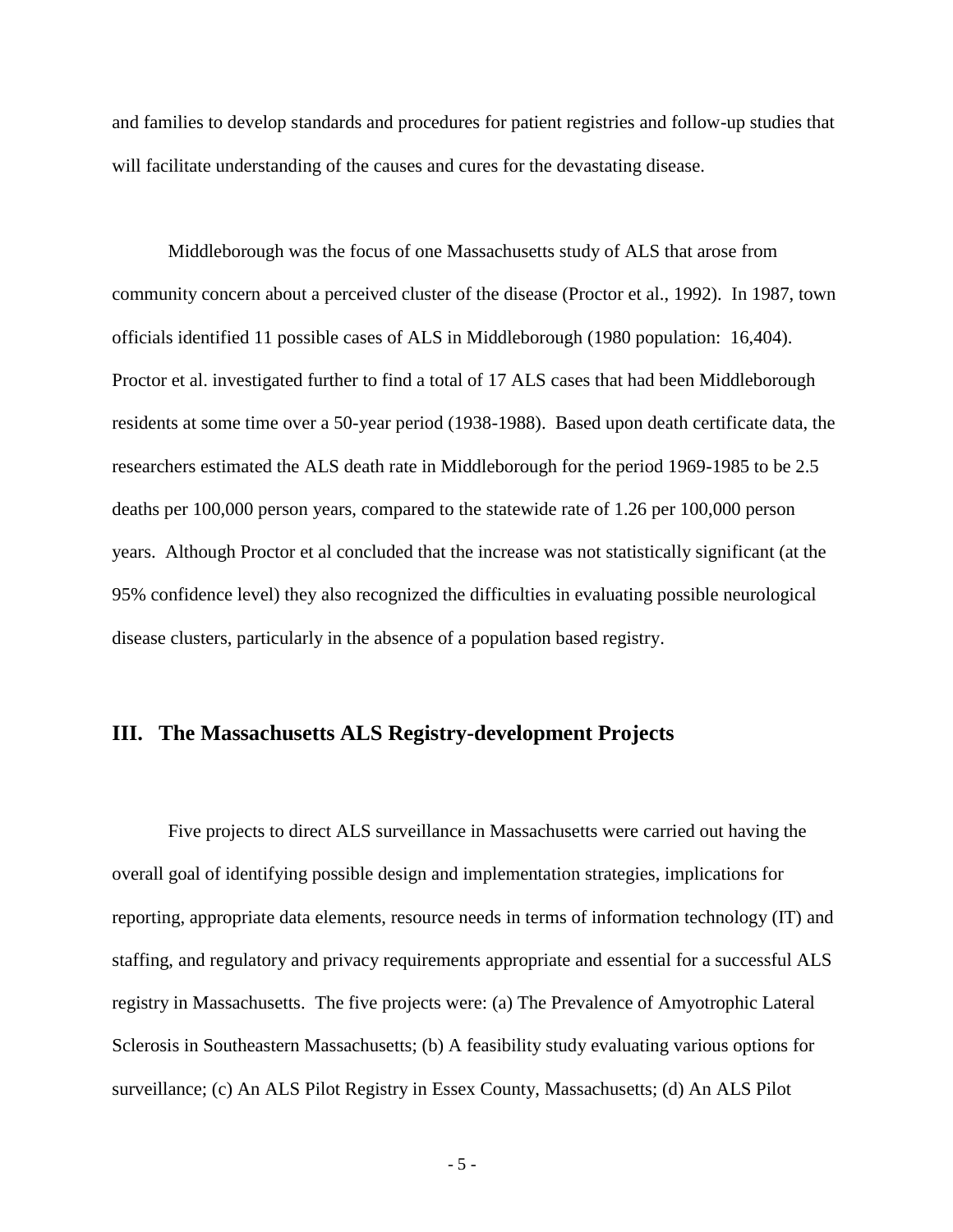Registry in Boston, Massachusetts; and (e) Focus group feedback regarding the implementation of an ALS Registry in Massachusetts.

The model for state-wide population-based registries is the cancer registry that exists in most states, including Massachusetts. Cancer registries have well-established and standardized methodologies and a long, successful experience from which to draw information for the development of an ALS registry. However, ALS is a very different disease from cancer. In particular, the specific information required for establishing a diagnosis is much more complicated and less standardized. Most importantly, cancer registries obtain reports on patients with cancer from tumor registries within individual hospitals or regional hospital associations. Neurological diseases, such as ALS, have no such existing infrastructure upon which to build a registry. Consequently, different data sources, different data collection methodologies, and different approaches to diagnostic verification must be developed.

## <span id="page-7-0"></span>**a. Prevalence of Amyotrophic Lateral Sclerosis and Multiple Sclerosis in Southeastern Massachusetts**

This project was largely funded by the U.S. Agency for Toxic Substances and Disease Registry (ATSDR) a branch of the U.S. Centers for Disease Control and Prevention (CDC). While its specific goals were for determining the prevalence of ALS (and Multiple Sclerosis) in Southeastern Massachusetts (i.e., Plymouth County plus the towns of Raynham and Weymouth) and to evaluate disease occurrence near selected hazardous waste sites, the scientific methods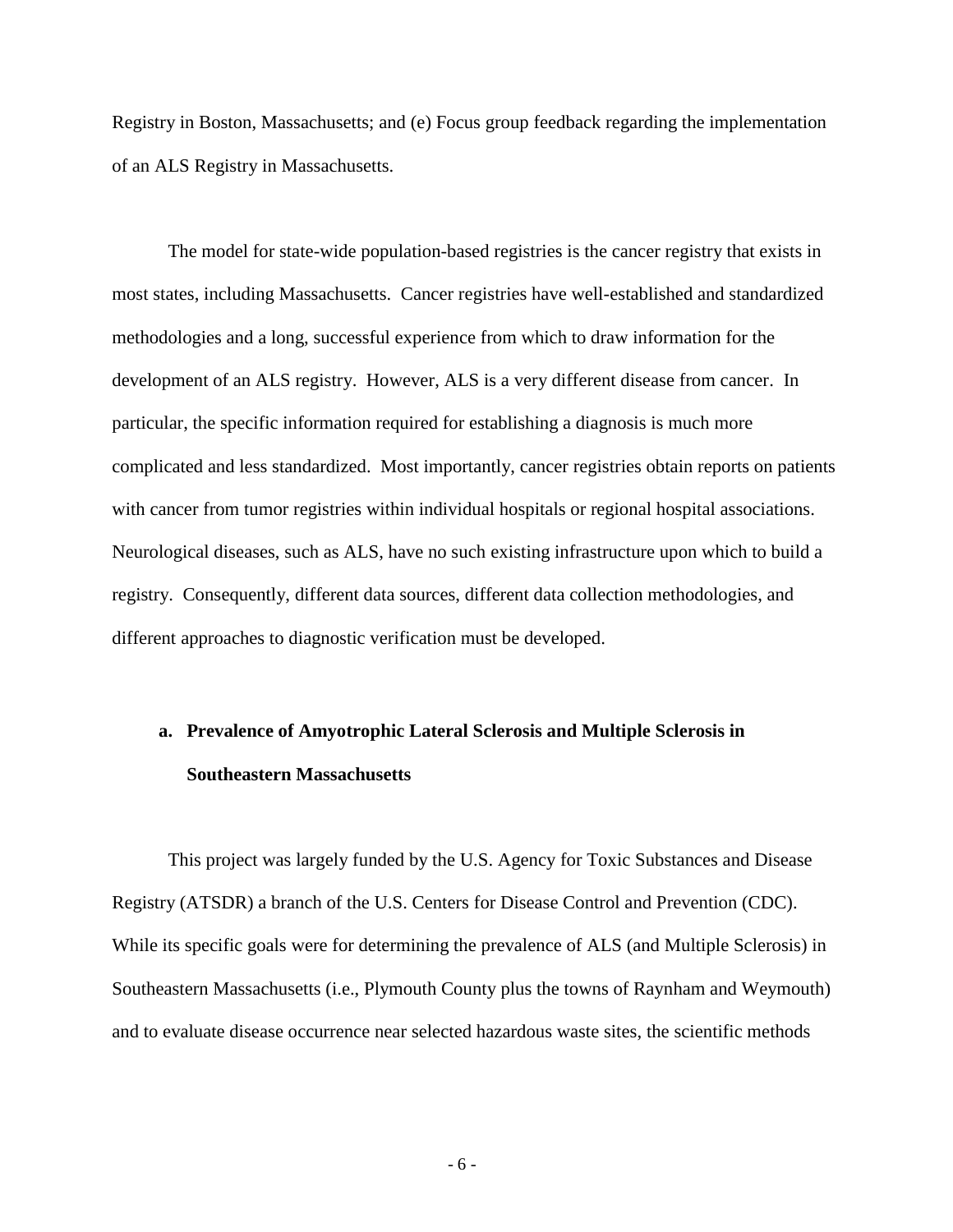that evolved were instrumental in establishing the basic foundation for the subsequent pilot registry efforts.

The medical records of suspected ALS patients who were diagnosed prior to 2003 and were residents of Southeastern Massachusetts between 1998 to 2003 were reviewed for inclusion in the project. To identify those patients, methods were used to establish where cases could be found. For example, it was initially unknown whether all individuals diagnosed with ALS could be identified through the offices of neurologists or whether cases might also be identified through the offices of general practice physicians, outpatient clinics, or patient advocacy organizations. If we include the cases reported from patient advocacy groups, then the total number of ALS cases in Southeastern, Massachusetts for individuals residing in the surveillance area between 1998 and 2003 was 49 or about 9 cases/100,000.

It was known from the start of the project that name and residential address would be needed in order to ensure that duplicate cases were not counted and to enable environmental epidemiologic investigations to be conducted. Shortly before the project was initiated, Congress passed the Health Insurance Portability and Accountability Act (HIPAA). This act -- intended to protect the privacy of an individual's medical records -- permits the surveillance of disease by public health departments where surveillance is authorized by law. Initially however, HIPAA created barriers in access to medical records/patient information. To best clarify the state's authority, it was necessary to amend the Department's existing regulations to more explicitly authorize the surveillance of ALS and other selected environment-related diseases. The citation for these regulations is 105 Code of Massachusetts Regulations (CMR) 300.000 – Reportable

- 7 -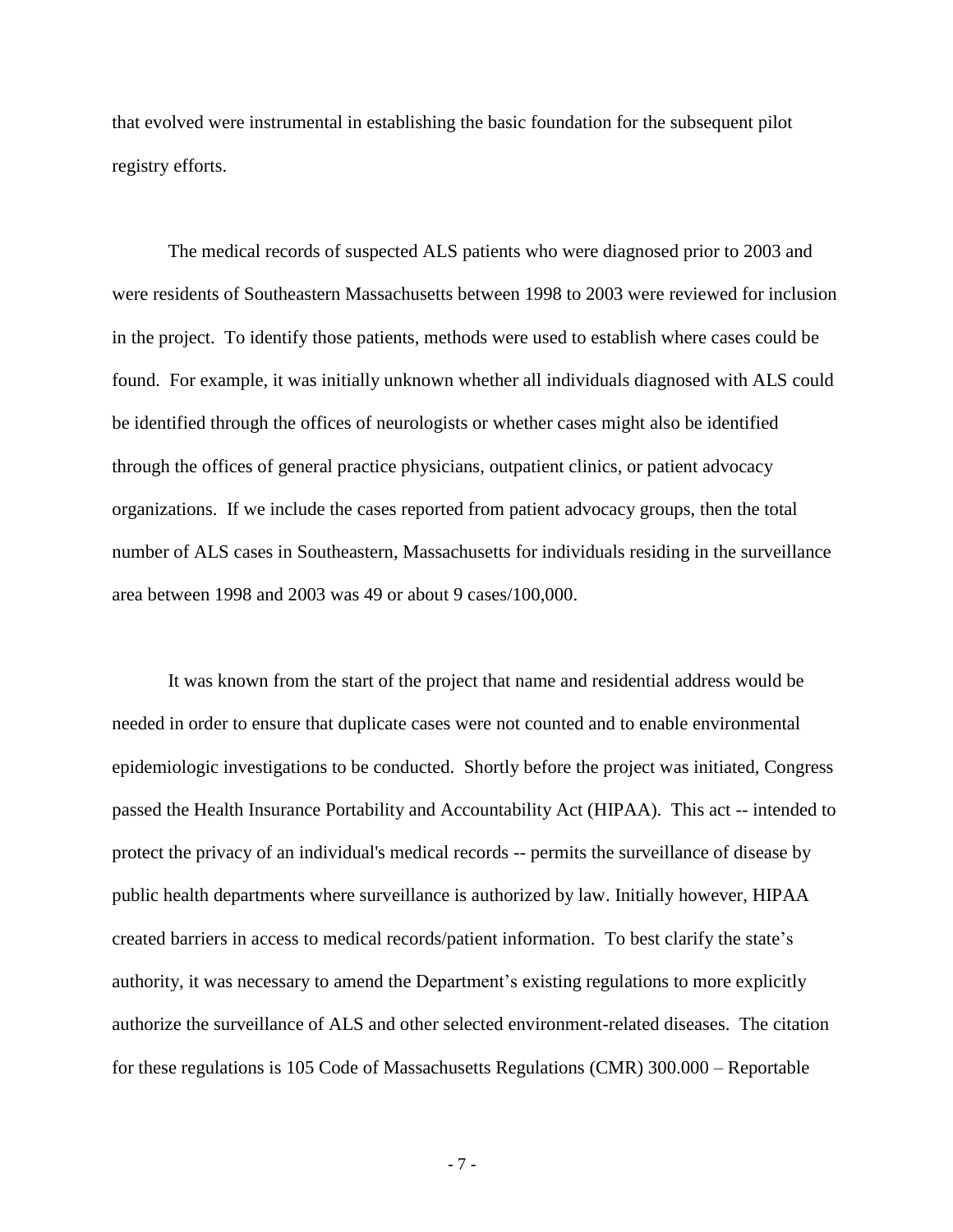Diseases, Surveillance, and Isolation and Quarantine Requirements. Clarifying the regulations helped assure health providers that providing the names of ALS patients was in compliance with federal and state laws designed to protect privacy. With these amended regulations, health providers, under HIPAA, were permitted to disclose protected health information to the MDPH without obtaining written authorization from the data subject. A public health authority is authorized by law to receive such information (see 45 CFR 164.512(b)).

MDPH staff also worked with various health care providers to clarify another state regulation that governs collection of surveillance data. Under MGL c.111, §24A, all information collected for public health investigations approved by the Commissioner of Public Health is strictly confidential and is not admissible as evidence in any legal proceeding. The statute also states that anyone providing information to a researcher approved by the Commissioner of Public Health shall not be liable for any damages related to that disclosure.

As mentioned, since there is no central source for identifying ALS patients in a hospital, similar to that for identifying individuals diagnosed with cancer, it was determined that MDPH nursing staff be trained in abstracting neurological clinical information. For this study, as well as for the other pilot registry efforts described in this report, only cases with a definite or probable diagnosis of ALS are included. This requires employing a two staged data abstraction process to first establish eligibility of a case (based upon residence, date of diagnosis, and certainty of diagnosis) and to subsequently obtain detailed clinical information. The abstracted clinical information was then reviewed by an independent neurologist.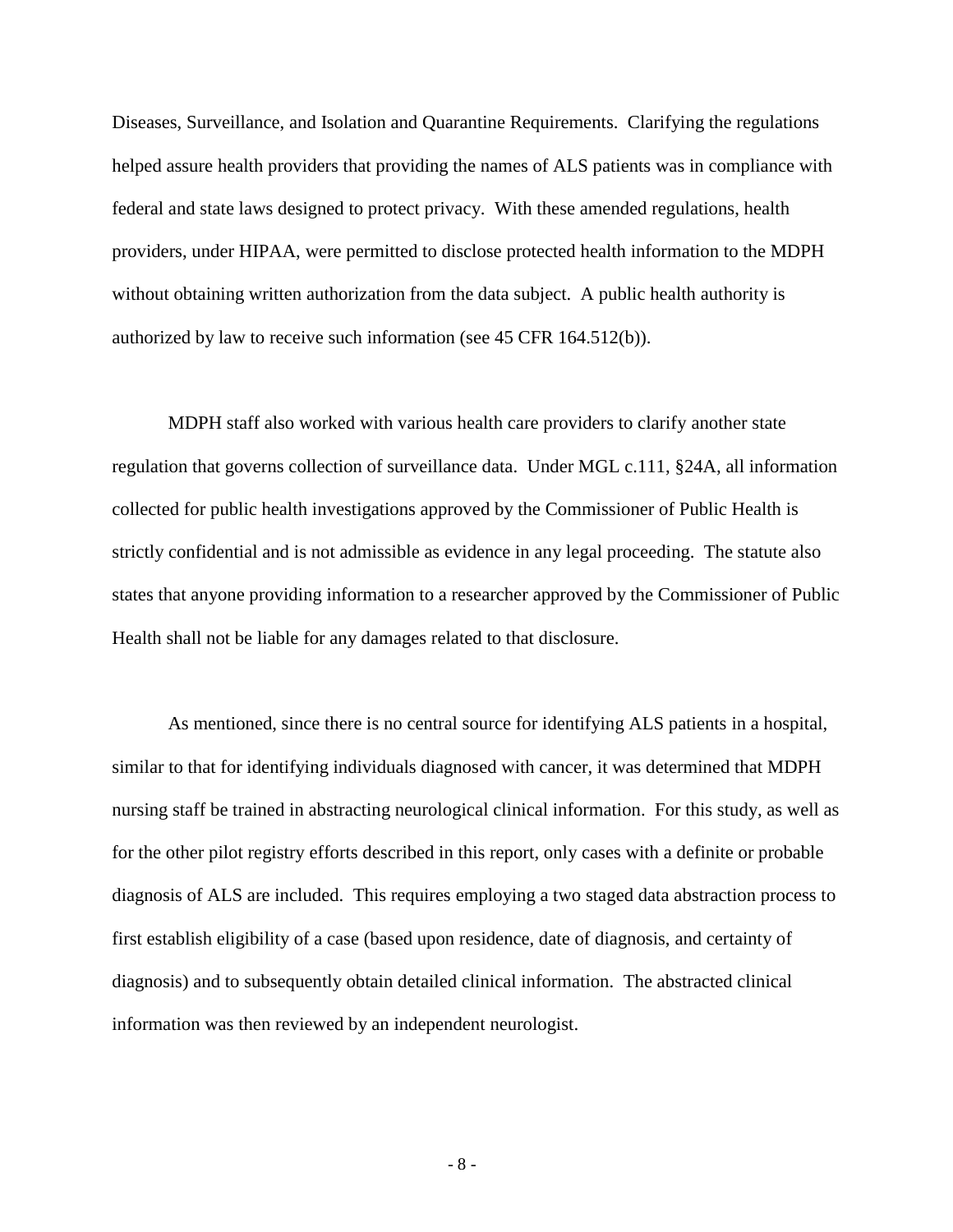The principal information gained from this project that was applied in the development of a registry included:

- (a) The identification of different sources of ALS patients (i.e., hospitals, private neurologists, patient advocacy groups).
- (b) The need for specialized neurological training of nurses for record abstraction.
- (c) The adaptation of standardized diagnostic criteria (i.e., El Escorial diagnostic criteria – see table 2).
- (d) The development of a two stage data collection process.
- (e) The selection of essential clinical data for abstraction.
- (f) The requirement for independent diagnostic verification before a case is considered eligible.
- (g) The need to amend state regulations to encourage the reporting of cases and ensure the protection of privacy and compliance with HIPAA.

All hospitals and neurology practices contacted participated in the surveillance, except the Veterans Administration (VA) Hospital. The prevalence estimates for each of the three areas evaluated are shown in Table 1.

#### <span id="page-10-0"></span>**b. The ALS Feasibility Study**

The sole purpose of this project was to assess the necessary components for a successful state-wide ALS registry (Abt, 2005). The Southeastern Massachusetts ALS/MS study helped to establish the basic methodology that would be useful for a registry, but that study involved a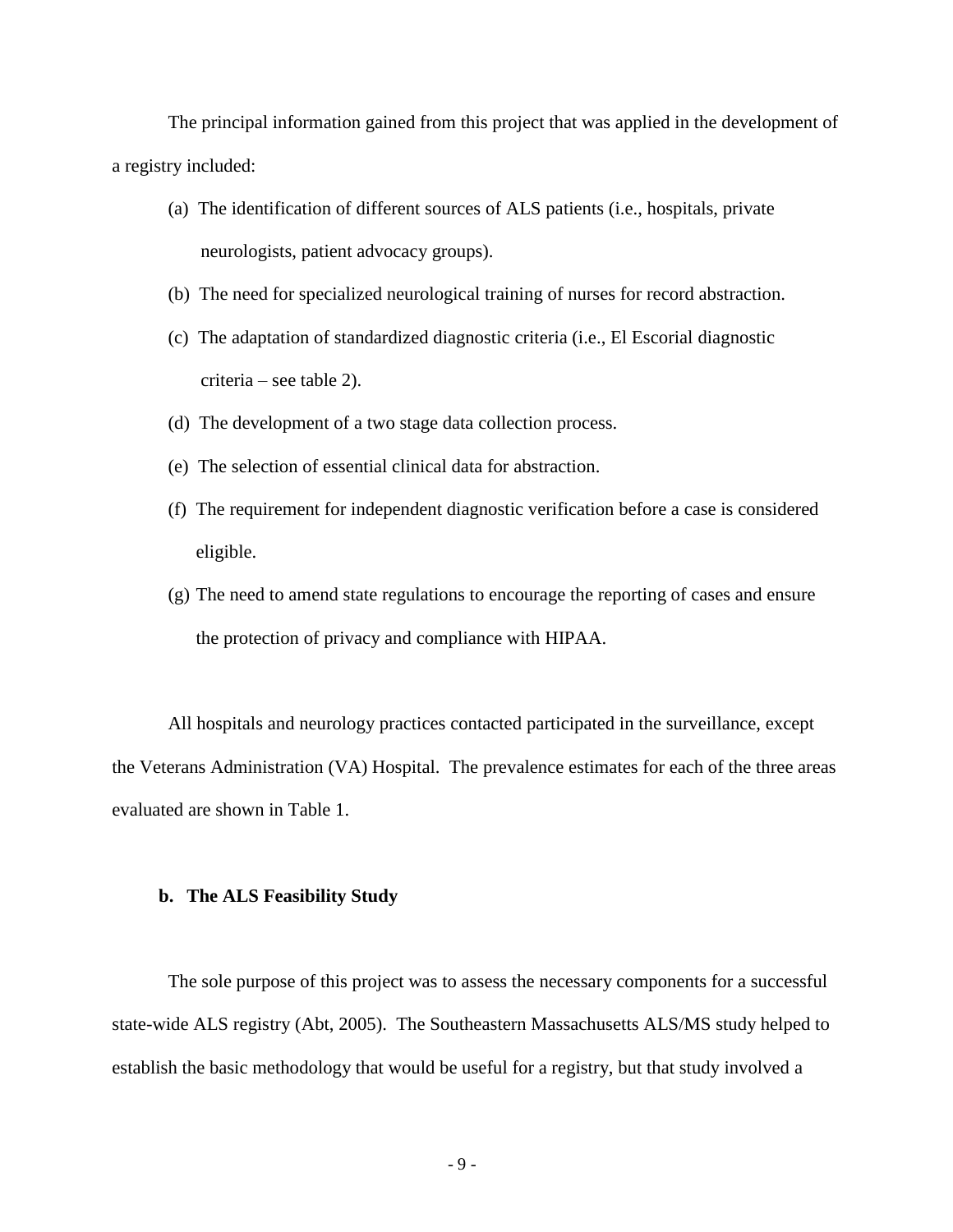one-time surveillance of ALS, whereas a comprehensive surveillance will require the ongoing reporting of cases. This presents issues such as timely reporting, ongoing compliance with regulations, changes in patient clinical status over time (e.g., possible ALS progressing to definite ALS), and costs to sustain a registry. Notably, this effort also highlighted the importance of evaluating data from advocacy organizations.

To address these and other practical issues, the literature on ALS was reviewed and patient advocacy and health professionals were interviewed. It was established that the specific criteria that an ALS registry must satisfy should include the following:

- The registry must be population-based and assure complete ascertainment of all new ALS cases in Massachusetts.
- The basic data of the registry to be provided publicly should contain only the information required for the calculation of community specific and statewide prevalence and incidence rates.
- The registry must have mechanisms in place to confirm the diagnosis of ALS cases reported.
- The registry should be designed for close collaboration with the research interests of providers, patients and their families.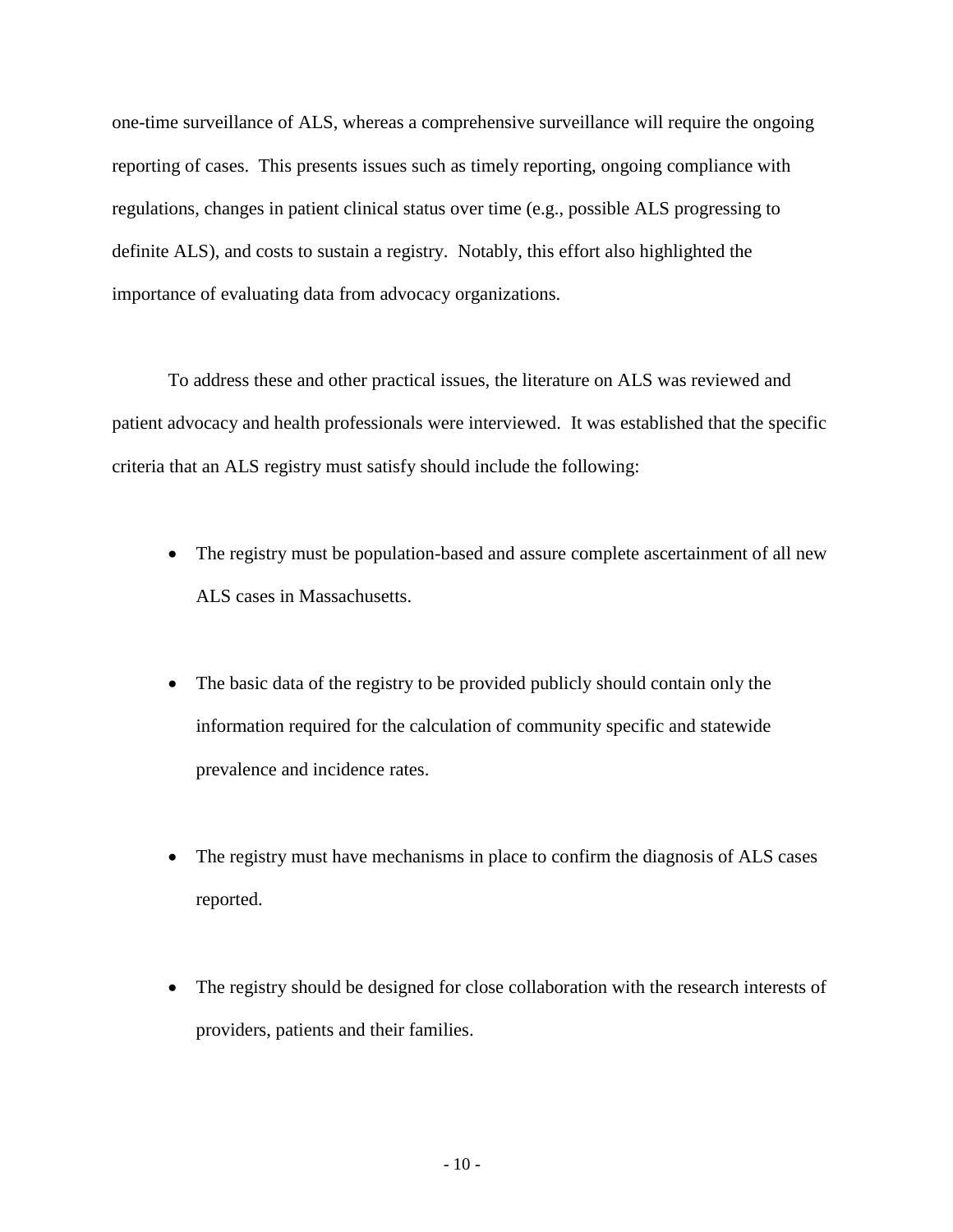- The registry must provide strict confidentiality of all information about ALS patients.
- The registry should be flexible enough to facilitate modifications and extensions as needed.

The important conclusions regarding feasibility issues and specific registry recommendations include:

- Regulatory Requirements While the Southeastern Massachusetts ALS study found the need to amend state regulations in order to allow MDPH to request and receive case information, the regulations do not require the routine reporting of cases. Rather, physicians are required to do so upon request of the department. For purposes of establishing a statewide registry to be feasible, regulatory amendments may be necessary to require reporting with specific timelines and penalties for non-reporting.
- Identification of Cases ALS clinical specialists participating in the March 2005 ALS Database Workshop in Cambridge, Massachusetts, expressed concern about the accuracy and confirmation of the ALS diagnosis in this type of mandated state registry. The workshop participants noted that physicians might use a low threshold to register patients. Consequently, the registry might include all forms of motor neuron disease, some cases of which may end up not being ALS at all (Traynor et al., 2000). Therefore, the national and international ALS experts suggest instituting a process of confirmation of diagnosis for each registered patient by a third party record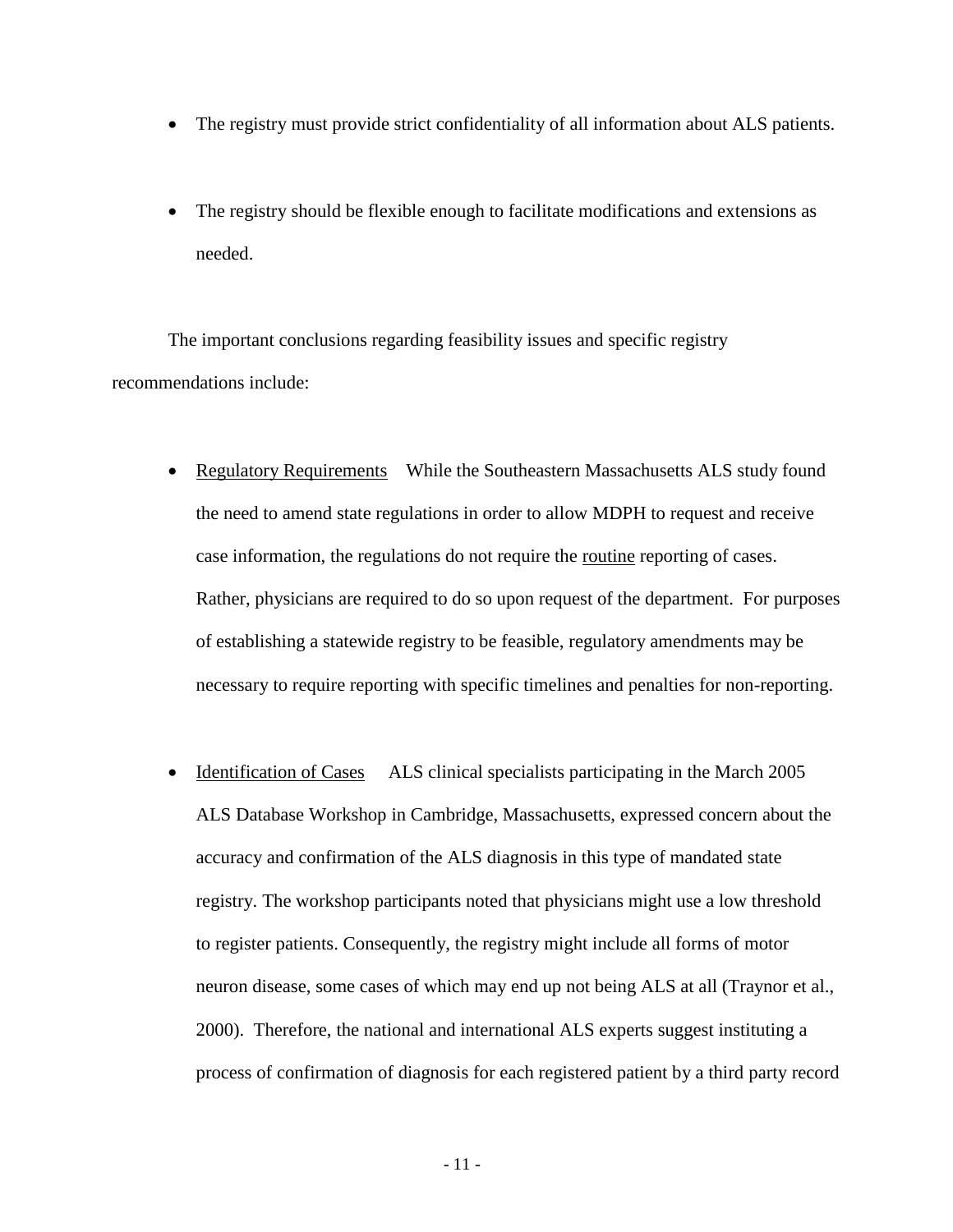review or patient exam, using the World Federation of Neurology (1998) criteria. At the very least, follow-up with physicians every 6 months to obtain additional diagnostic and clinical data will establish greater certainty of the diagnosis.

• Sources of Cases The goal for the registry would be a complete capture of all Massachusetts residents diagnosed with ALS. Consideration must be given to those patients in Massachusetts who may receive their care in surrounding states (e.g., Connecticut, New York, Rhode Island, etc.). Although Massachusetts's legislation cannot mandate reporting by these out-of-state physicians, it is recommended that Massachusetts develop reciprocal agreements with other states as they develop similar registries. In the absence of these agreements, Massachusetts could work with both neurologists and ALS patients in Massachusetts who could encourage participation by colleagues in other states. In all cases, however, because of the requirements of HIPAA and the lack of reporting requirements in the other states, Massachusetts patients would need to give informed consent to MDPH in order for the department to access their medical records **in other states**.

Secondary sources of data are recommended to verify the completeness of the Massachusetts registry. Secondary sources include hospital discharge data, pharmacy records (tracking Riluzole® prescriptions), Veterans Administration records, and databases maintained by the ALS Association and other patient advocacy groups.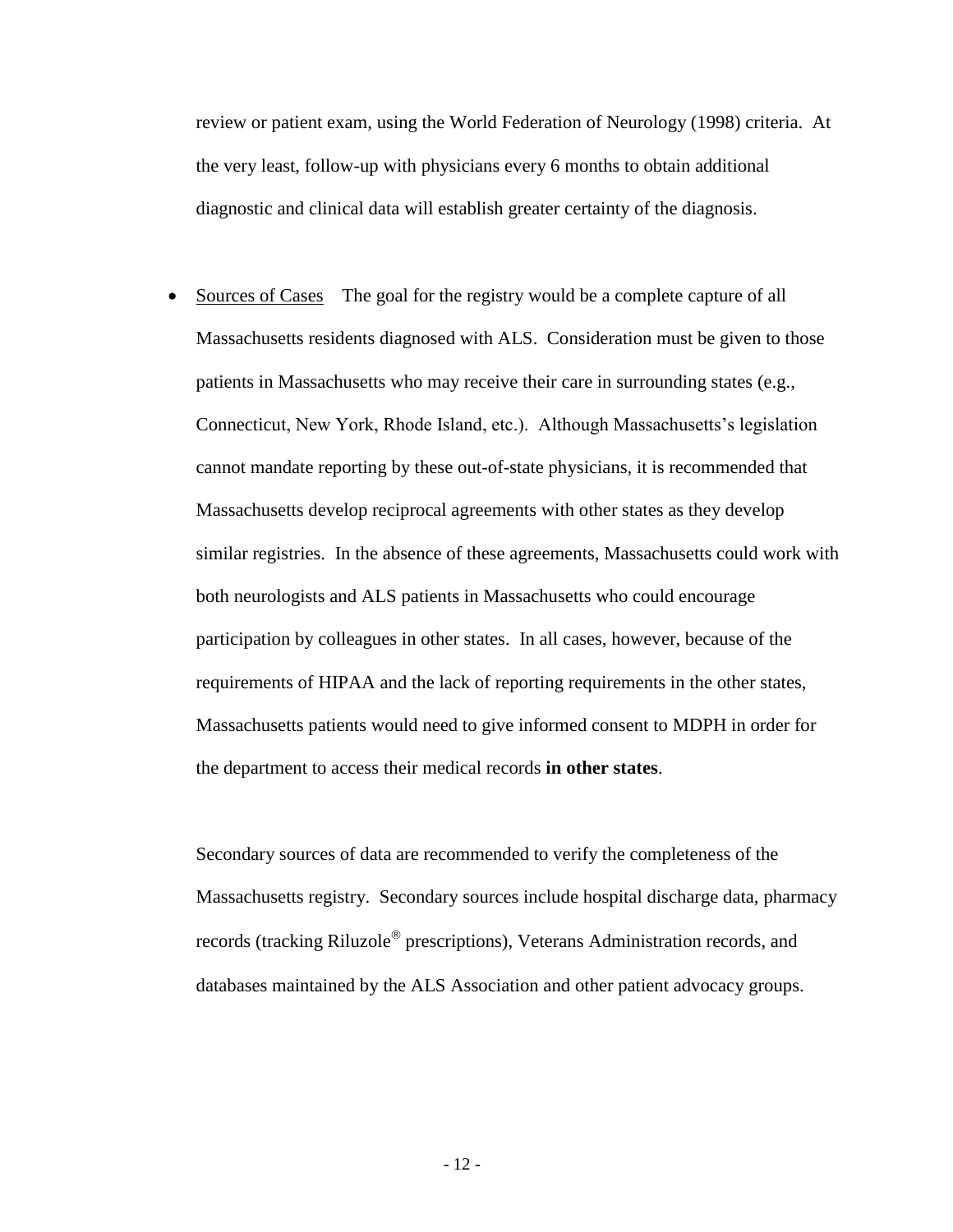- Linkage with Vital Statistics In order to ensure that the registry consists of active "living" cases, linkages with the death records will be needed at various intervals to identify the cases that are deceased. Identification of the "live" cases at any one time will be important for assuring accurate prevalence estimates of ALS.
- Access to Data by Researchers Policies and procedures for using the registry to conduct follow-up research studies should follow Departmental processes for acquiring data from other registries and data sets. Researchers would apply for access to data using the Section 24A "Authorization for Public Health Research" requirements of MGL Chapter 111. Section 24A authorizes the Commissioner of Public Health to approve "scientific studies and research which have for their purpose the reduction of morbidity and mortality with the Commonwealth" (MDPH, 2004). It is recommended that the regulations developed for an ALS registry include a statement about the authorization or disclosure of data from the ALS registry for research purposes. Under these conditions, the Commissioner can allow researchers to have personal health information from the registry without each individual's informed active consent. Accessing active informed consent has become a major barrier in some recent epidemiologic investigations with response rates as low as 30- 40%.
- Electronic File Requirements It was found to be preferable for the registry to be electronic and accessible via a secure web portal, however, it was also acknowledged that it may not be a realistic expectation for physician offices to be electronically

- 13 -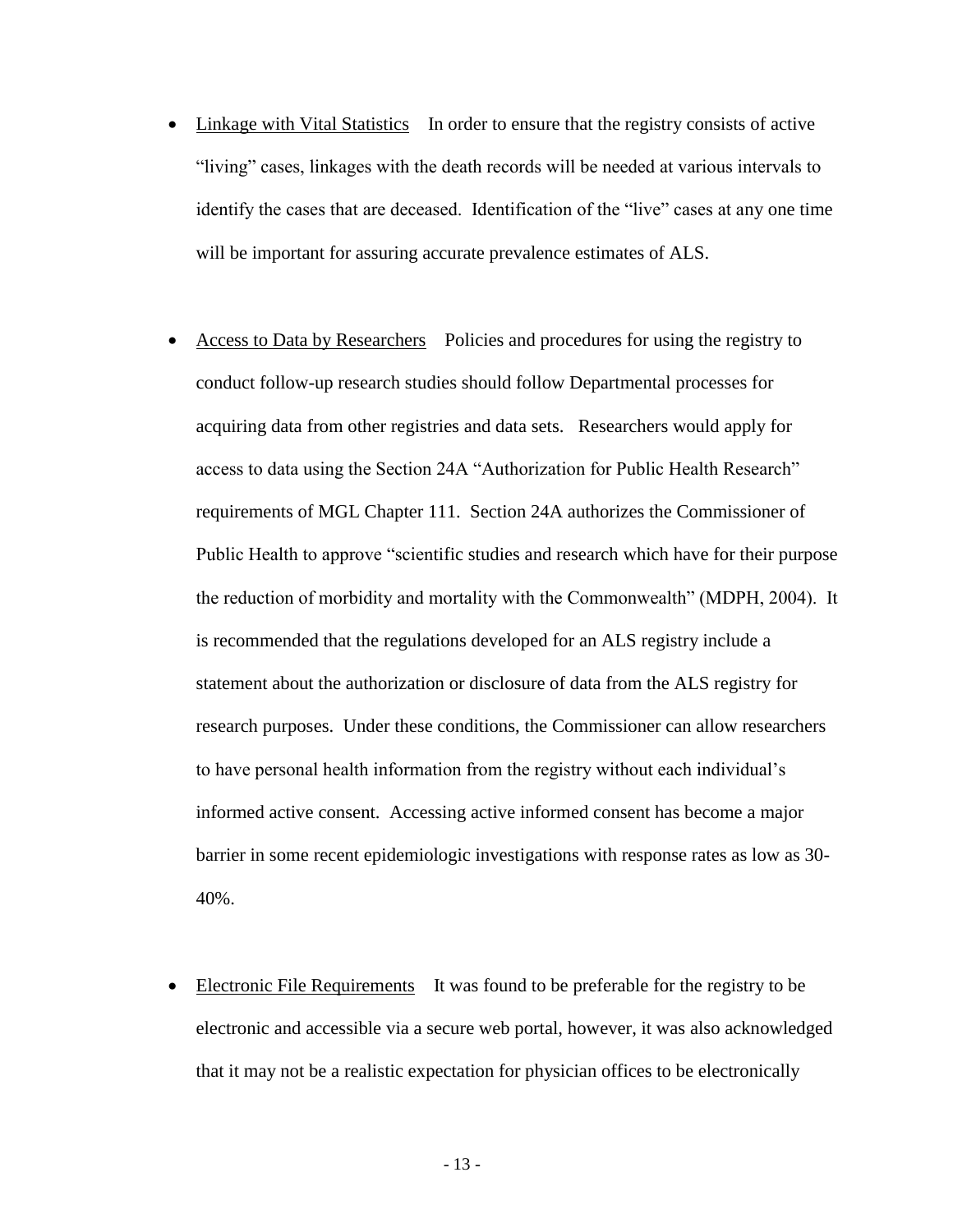linked with the Department. Therefore, it was recommended that the registry begin with options for paper reporting via fax and mail (Hummel, 2000).

- Data Elements Case definition was recommended to be based on ICD-9 codes 335.2, 335.20, 335.21, and 335.22. At the ALS Database Workshop held in March 2005 in Cambridge, MA, ALS clinicians discussed the question of a minimum data set, and their consensus opinion is presented in Table 2 (supplemented by Tables 3 and 4). The identification of standard data elements will facilitate merging Massachusetts state data with other national and international health data sets for future analyses and comparisons.
- Registry Reports It was determined that a report on the number of cases and their characteristics should be made available to the public via printed publications and the DPH website. This report should include an estimate of the prevalence and incidence of ALS for a given calendar year, ideally by community of residence. The report should include reports of cases by the most finite level of geography that will not compromise confidentiality.
- Advisory Committee It was concluded that the Department should create an Advisory Committee to support the operations of the registry once it has been implemented and to assist with further development of the regulations. The Advisory Committee should include neurologists from ALS centers, representatives from the

- 14 -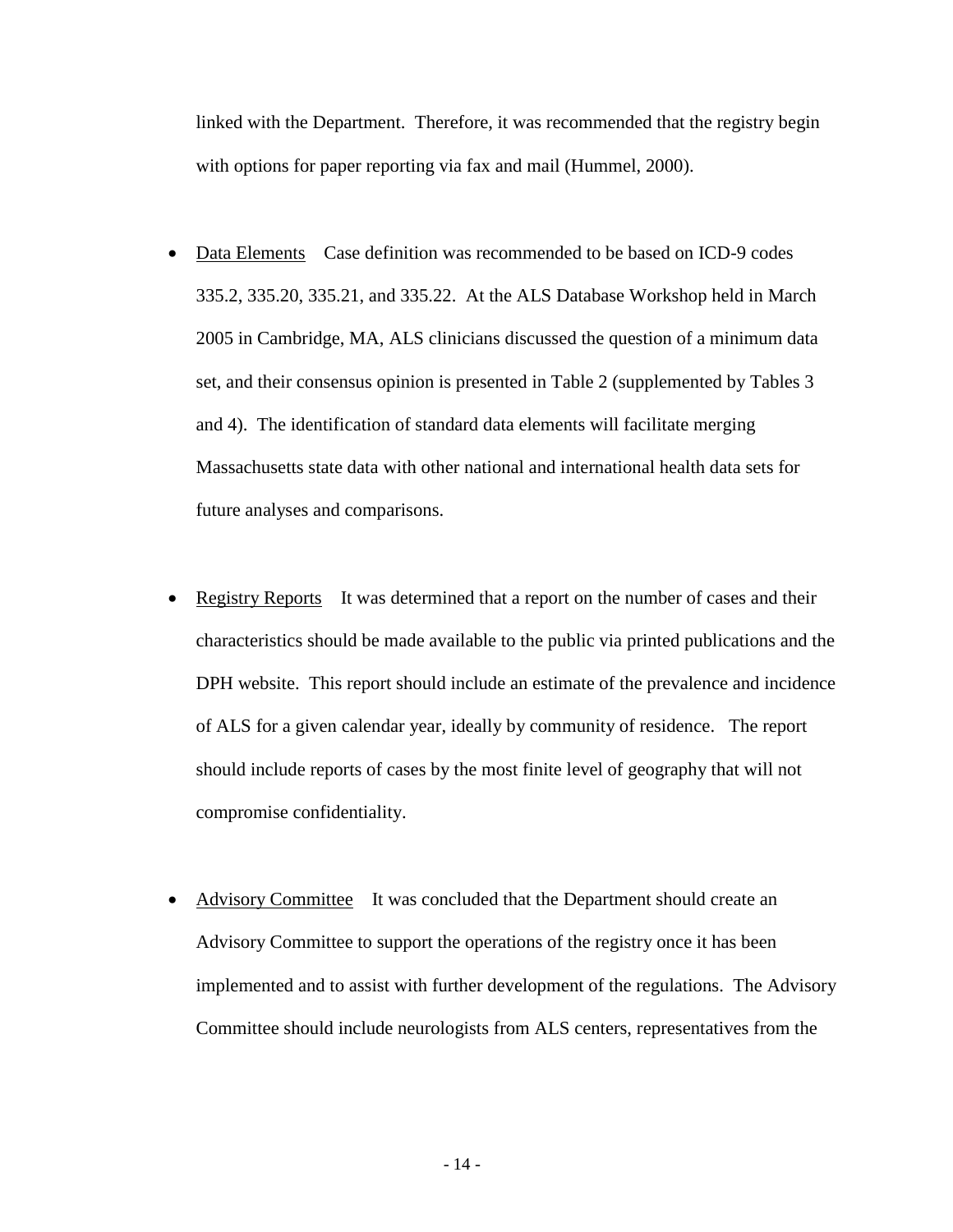ALS advocacy organizations, patients, their caretakers and others determined by the Department.

#### **Resources Required**

• Staffing The staffing needs of the basic registry was estimated to include one full time scientist/manager for the registry with research support including nurse abstractors, administrative support and a consulting neurologist. The manager would direct the operations of the registry and interact with all the constituent groups involved. As mentioned, staffing would also include a number of temporary data abstractors to collect the information initially and then subsequently through on site record abstraction. Research studies that may evolve from such a surveillance system may be supported by federal funding agencies and others that support academic research, clinical trails and/or the MDPH in public health investigations.

#### <span id="page-16-0"></span>**c. Pilot ALS Registries in Essex County and Boston**

Based upon the experience gained from the southeastern Massachusetts ALS/MS study and the feasibility project, two additional pilot registry projects were undertaken (Abt, 2006) in different areas of the state. The two different geographic areas were chosen in order to assess differences in applying the surveillance methods in an urban area and a suburban area. Their methodologies were similar to each other and generally followed the case ascertainment and data collection methods of the southeastern ALS/MS Massachusetts study. The numbers of cases identified and prevalence estimates for these areas as can be found in Table 1. The difference in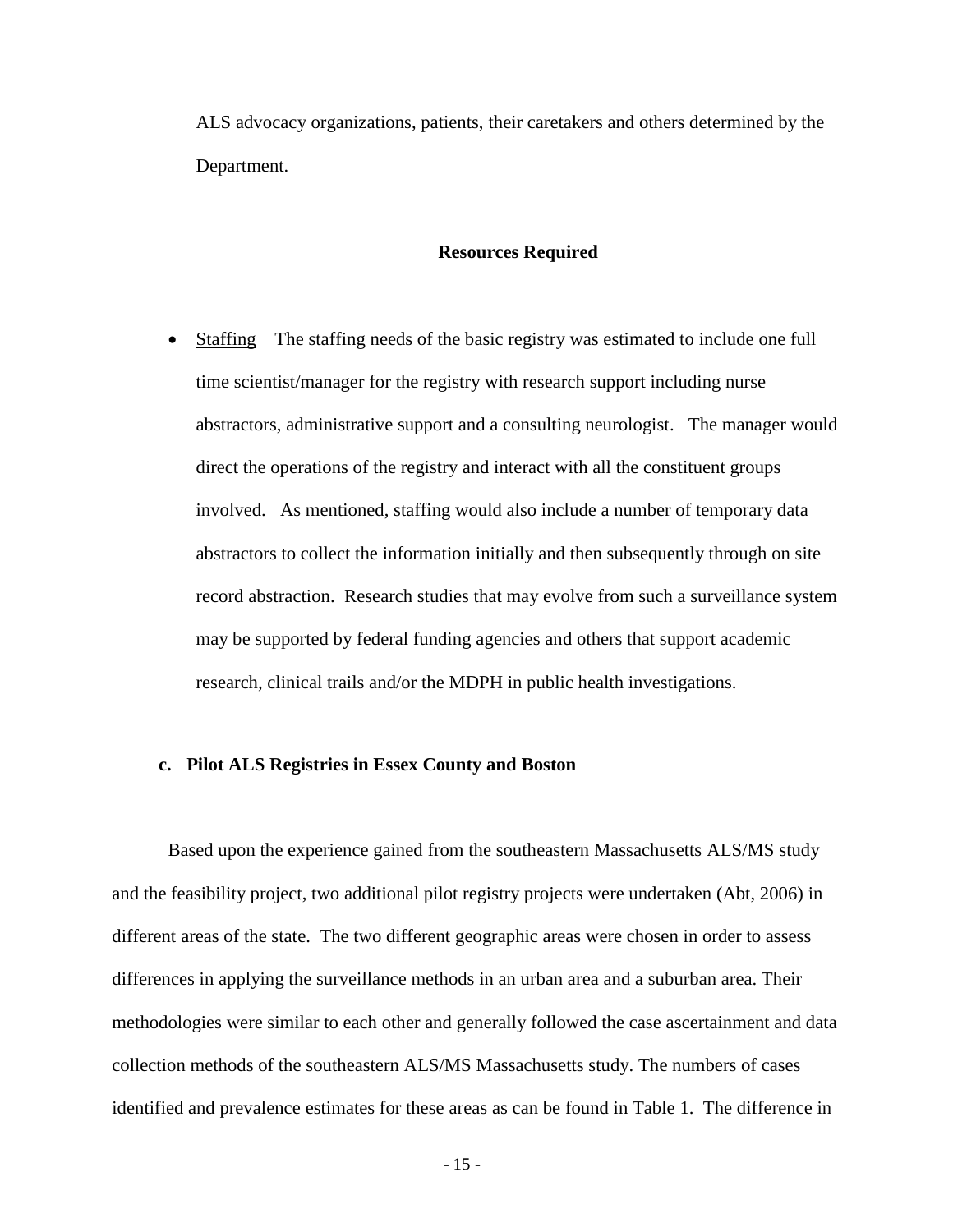the total number of cases abstracted and cases identified definite or probable diagnoses was primarily due to a greater number of duplicate reports for individuals with ALS living outside of Boston, but obtaining services from private neurology practices in Essex county as well as ALS clinics in Boston. Boston residents with a diagnosis of ALS generally received all services at an ALS clinic in Boston.

Most cases residing in the urban area (i.e., Boston) were provided a confirmatory diagnosis and were/are being followed in one of the Boston ALS clinics. While many of the Essex County cases also were seen in the Boston clinics, the Essex County project provided greater experience working with private practice neurology offices.

The pilot surveillance efforts allowed for a number of observations to be made regarding factors potentially impacting the successful implementation of a comprehensive statewide registry. These included:

- (a) the data abstraction form required several additional, and important, modifications (in particular, to note the presence or absence of disease progression) (see Appendix);
- (b) the registry process flow chart from the southeastern Massachusetts project was revised to include additional data collection steps (Figure 1).
- (c) medical record abstraction required 1-3 hours per record (not including travel time);
- (d) multiple records from different institutions were required for abstraction in about 20% of the cases;
- (e) several calls were required to arrange for case reporting and record abstraction for most of the physician offices contacted;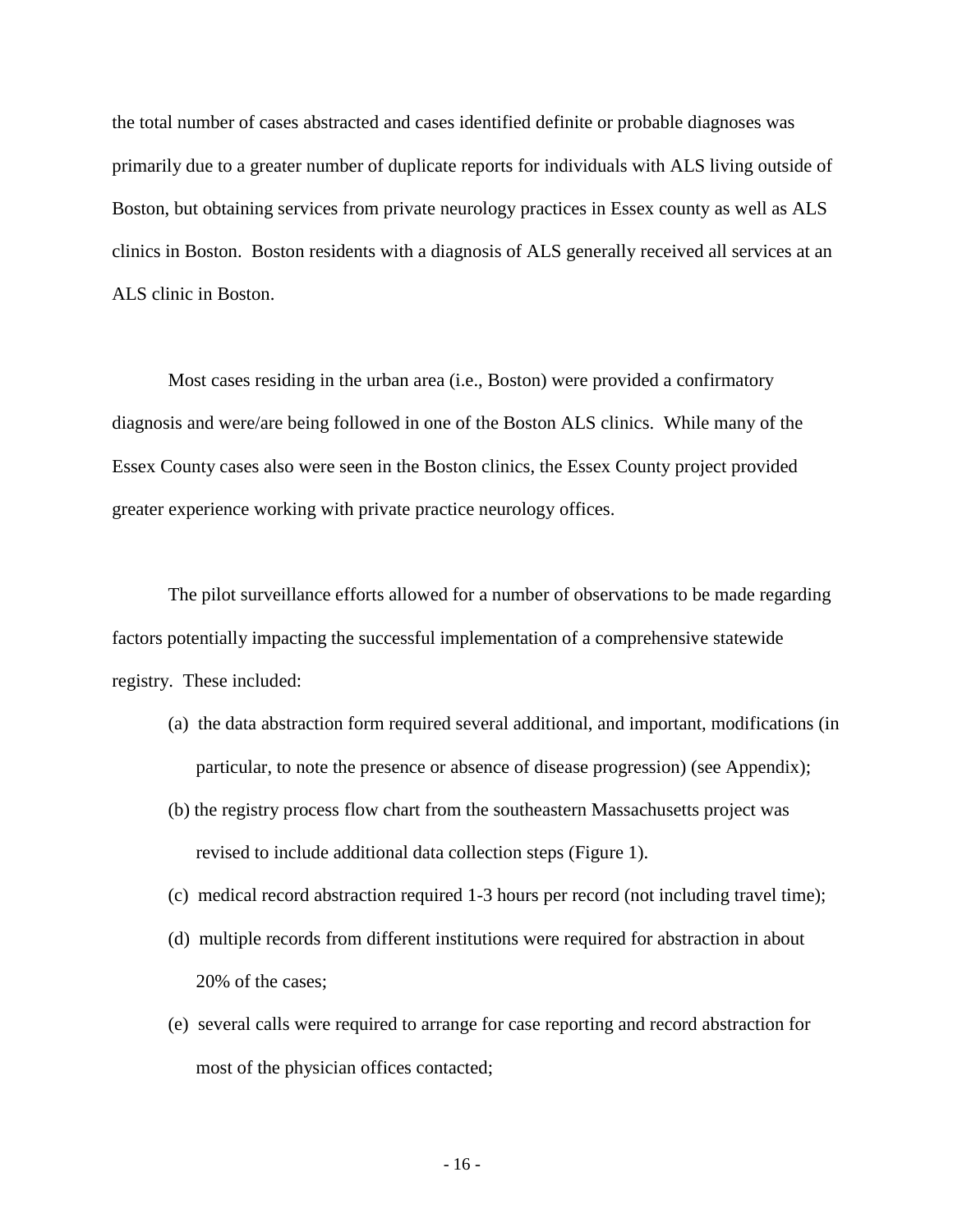- (f) practice managers were found to be the best contact for data requests;
- (g) the initial response rate of physicians was very low thereby requiring follow-up letters and telephone calls;
- (h) for neurologists practicing within hospitals, either the abstractor was often referred to the central medical record department or it was found to be generally more efficient for the abstractor to request and review records at the medical record department;
- (i) staff at private neurology offices often felt that the request for cases was burdensome; mainly because of busy workloads and recordkeeping organization that sometimes made it difficult to select cases by specific criteria like ICD diagnostic codes;
- (k) privacy or regulatory authority was rarely raised by physicians as a concern.

#### <span id="page-18-0"></span>**d. Focus Group Findings on Implementation of an ALS Registry in Massachusetts**

This project represented a comprehensive and formal approach to obtaining the input of ALS patients, families, and advocates as well as those of neurologists and researchers regarding the important components of a registry (Abt, 2007). Questions were discussed with each group based upon information obtained from the four activities described previously in this report. Three focus groups were selected to include key stakeholder groups:

- Advocates/People Living with ALS
- ALS Specialists/Researchers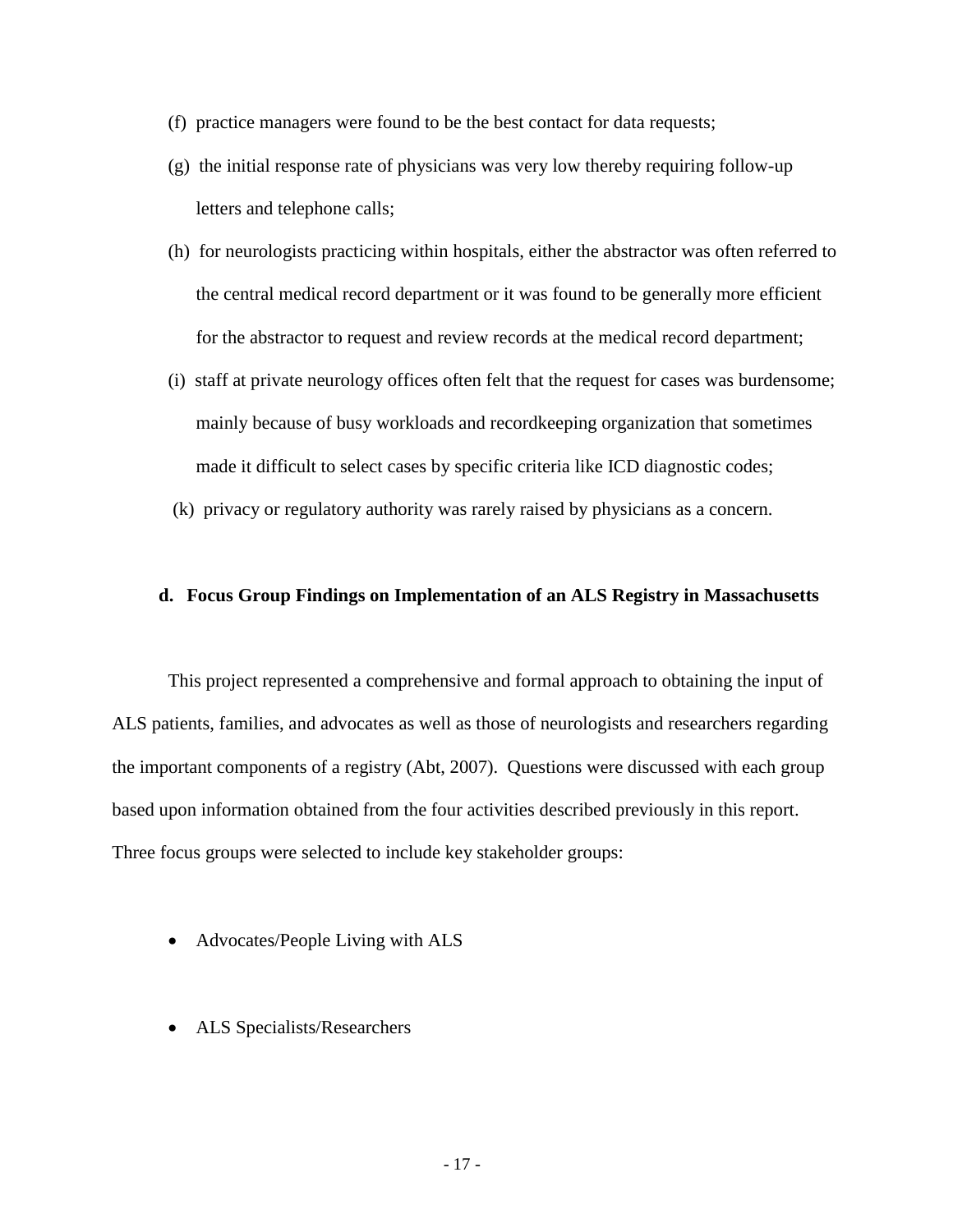• General Practice Neurologists

The focus group approach was taken to confirm some of the observations previously made, but, importantly, to ensure that expectations for the components and capabilities of a registry are realistic and responsive to those with the greatest interest in establishing a statewide surveillance system. The key questions asked of these focus groups related to patients' clinical experiences and their implications for the registry and recommendations for the operation of the ALS Registry. The recommendations made by the focus groups were:

- *Cases of ALS should be reported to the registry from community-based neurologists as well as ALS specialty clinics.* It is important that all neurologists, regardless of the frequency of cases of ALS in their practices, be included as the major source of reports to the ALS registry. Primary care physicians do not make a diagnosis of ALS and therefore do not need to be asked to report cases.
- *Many mechanisms should be used to ensure that all neurologists participate in the registry.* Suggestions for these mechanisms include regular reminders, prominent web links on frequently accessed websites, and development of ongoing relationships with neurologists to explain the public health importance of the registry. Marketing to all groups should emphasize that reporting is mandatory and that removal of duplicate reports is simple. On going communication about the registry plans and reports of data from the registry should be maintained with the advocacy, research and medical community working with ALS patients and their families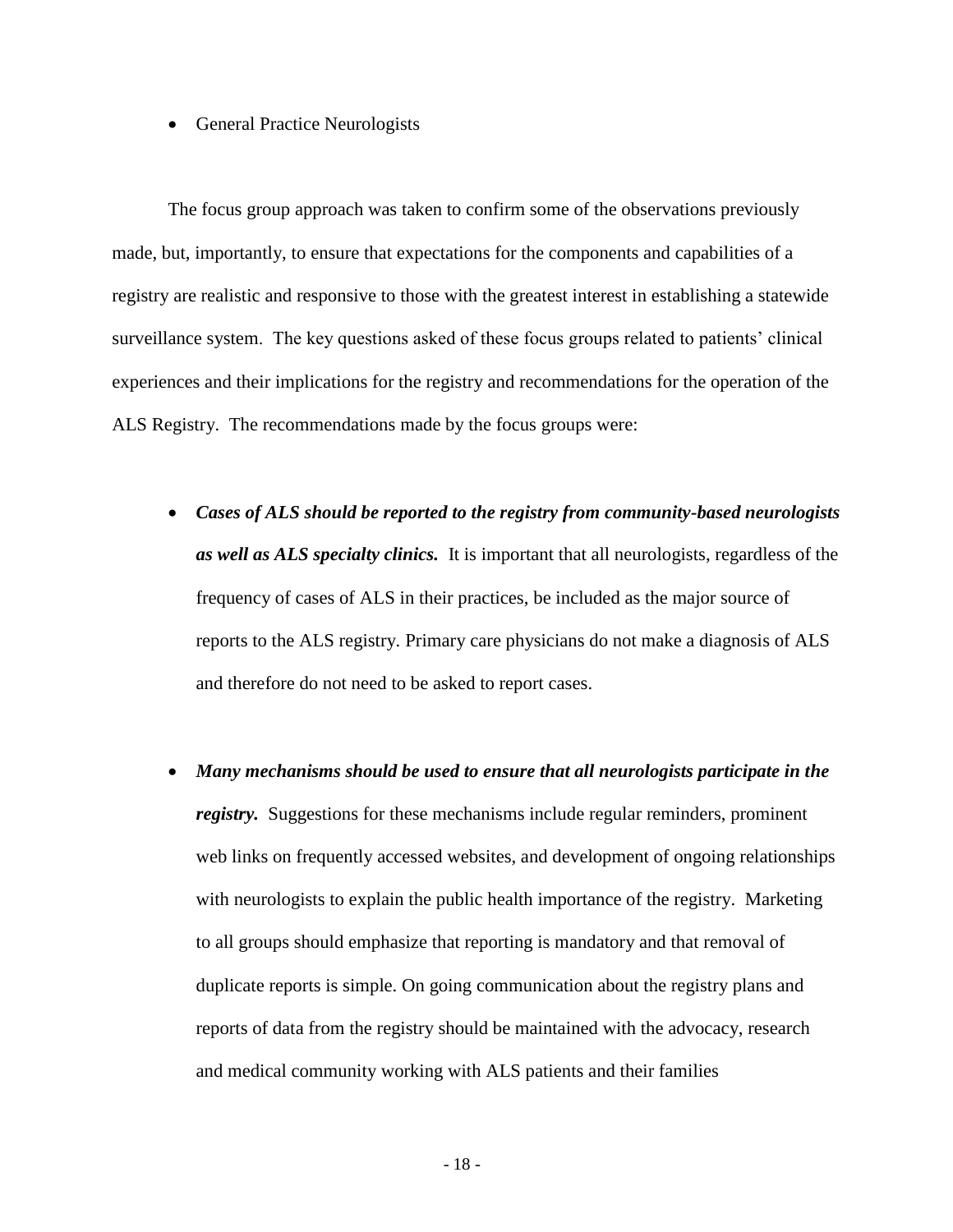- *Patients may play an important role in ensuring that the registry is complete.* If ALS advocacy organizations publicize the existence of the registry and patients remind their doctors, there could be a more complete capture of ALS patients especially by physicians who see very few ALS patients and may forget about their obligation to register.
- *The broadest possible criteria should be used in reporting patients to the registry, followed by an initial verification of diagnosis using a review of secondary*

*materials.* All suspected and probable cases of ALS should be prospectively reported to the registry by neurologists, either in community practice and/or in ALS specialty clinics. Even though follow up after initial verification may only be required in 'suspect' cases of ALS, there are differences of opinion on the need to continue to track patients until they have definitive ALS based on the El Escorial criteria. Additional input from physicians may be needed to clarify the optimal verification parameters and schedule.

 *Death certificates, pharmacy records, insurance claims, hospital discharge data and patient advocacy files are all potential sources of auxiliary or confirmatory registry data.* Vital record death certificates can be used to regularly check the accuracy and completeness of information on ALS patients. Identification of ALS cases can be potentially improved by checking pharmacy records since Rilutek, the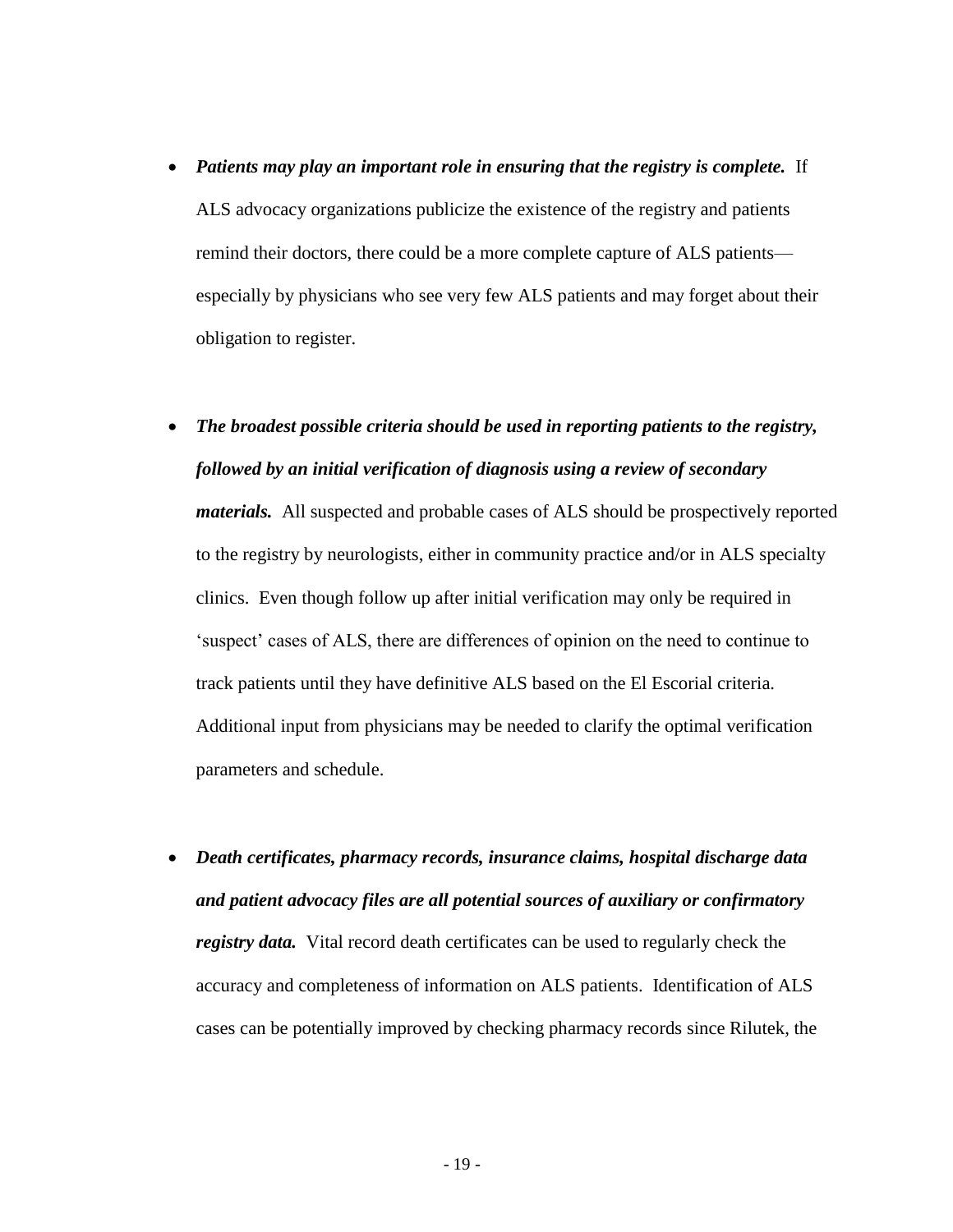only drug approved for treatment of ALS, is taken by a majority of patients at some point during their treatment.

- *A scientific and ethical review process should be in place to determine who should have access to the registry data for further studies.* MDPH should use an IRB and an expert advisory board to determine the appropriateness of requests for the data, and whether or not identifying information is included. Patients reported to the registry should have an option for no further contact.
- *MDPH should make regular public reports on the aggregate data in the ALS registry.* Clinicians, researchers and advocates expressed a desire for having an ongoing accurate snapshot of ALS in Massachusetts. Reports should be available on the MDPH website and discussed in regular communication with the ALS community.
- *Advocates feel that there is an immediate need to move on with the ALS registry and that further accountability of the ALS allocations should be a priority of MDPH.*

#### <span id="page-21-0"></span>**IV. Summary**

The five registry-development projects have provided the essential components of a statewide ALS registry that has the endorsement of the neurology medical community and of the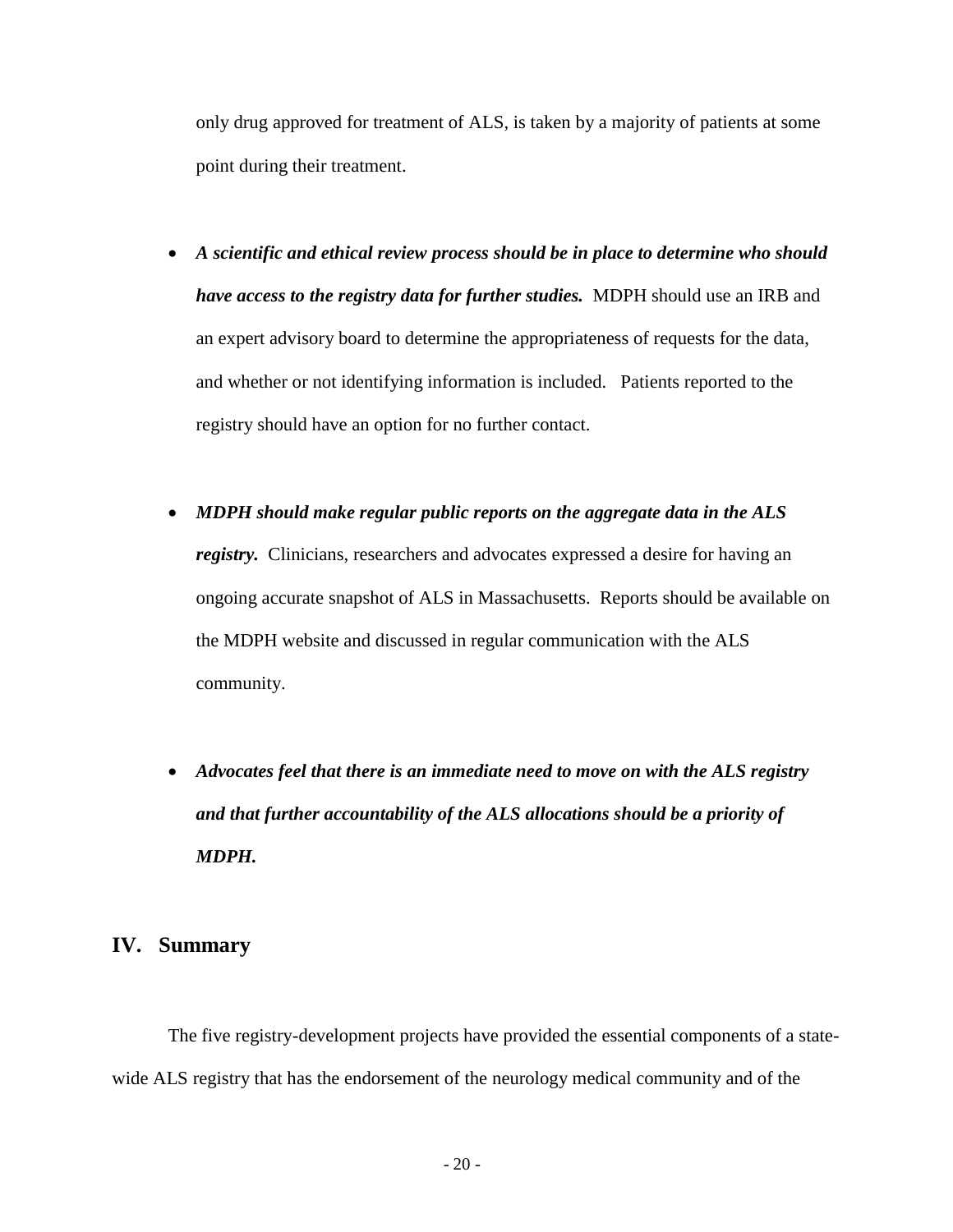ALS patients and advocates who participated in one or more of the projects. Figure 1 illustrates the recommended registry data flow. Tables 2-4 list the recommended registry data elements to be collected and the Appendix shows the recommended data collection form.

The basic methods have been field tested. These were largely successful, with the exception of initial private physician response. Greater outreach to physicians, as recommended, might improve the response rate. If the response rate remains low, it would increase the cost of a registry at a minimum and, if the initial response later results in no response over the long-term, it would raise concerns regarding complete case ascertainment.

The essential registry methods of semi-annual updating of patient status and annual reporting of new cases could not be tested during the pilot efforts, so it is not known if this will affect reporting compliance. In addition, it is not known if the new amendments to state regulations directed at requiring reporting will help to improve compliance.

The focus group recommendation that suspected (not only definite or probable) cases be included would increase the number of cases to be abstracted if this recommendation is implemented. However, the number of suspected cases is unknown; therefore, the true impact on registry implementation is also unknown. It is important to note, however that results of the pilot projects suggested that outside of Boston up to half of the records abstracted were not classified as definite or probable after the charts were reviewed. Although some were classified as possible ALS diagnoses, a number were identified as duplicate records or not ALS cases. Therefore, a registry design must incorporate the need to abstract an equal number of ineligible

- 21 -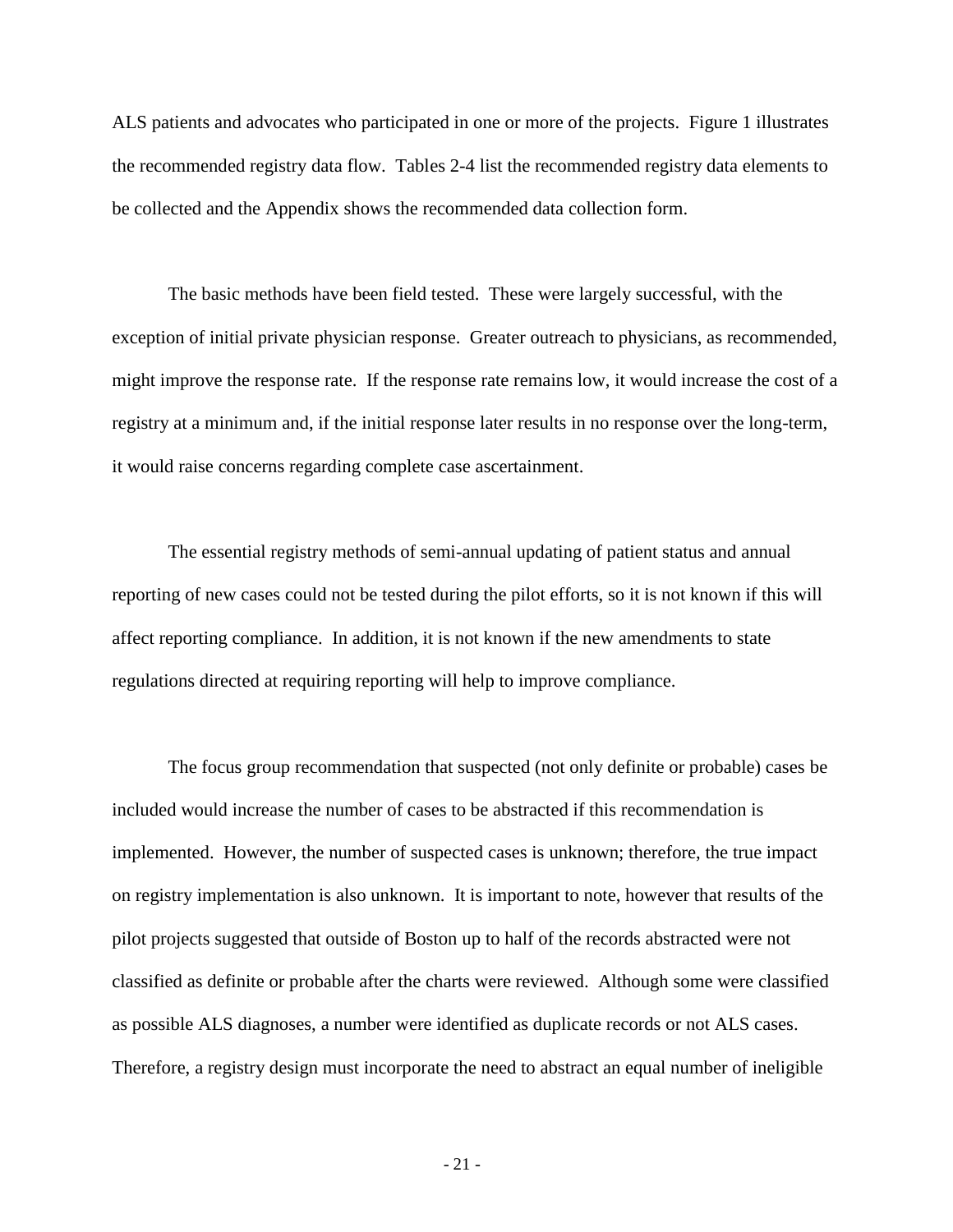records in order to ascertain the number of ALS cases considered eligible for estimating incidence and prevalence.

The most immediate next step for the implementation of a state-wide registry includes the hiring of a full time epidemiologist data manager. As of the preparation of this report, this position has been advertised and hiring of an individual is likely to be in November 2007. Following that, requests for data will be forwarded to all neurologists in MA, beginning in January 2008. During 2008, an advisory committee will be established. Among the initial discussions with this group will be the need to amend state reporting regulations, develop a registry database that incorporates case tracking methods and quality control methods for handling multiple and duplicate reports.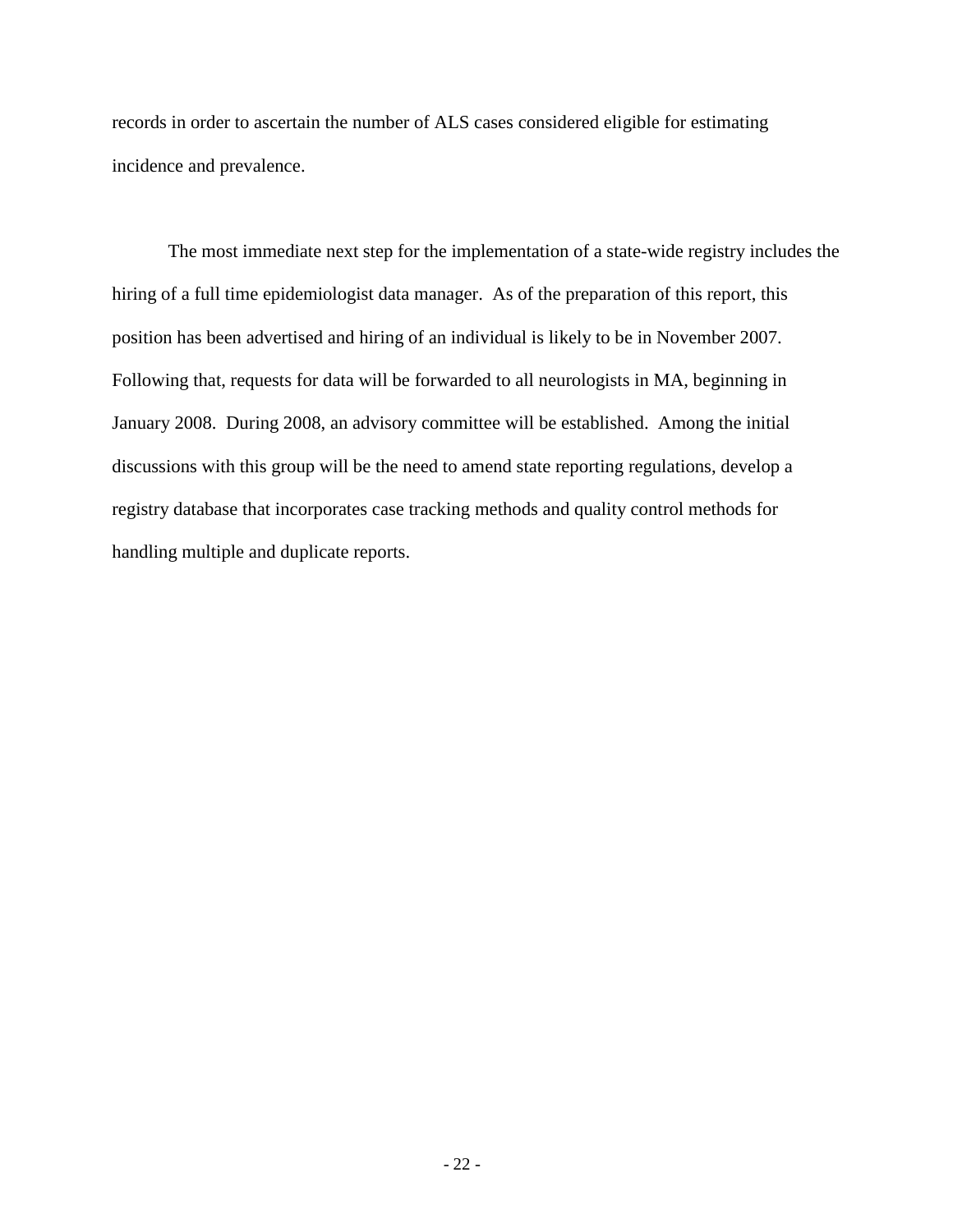### **References**

<span id="page-24-0"></span>ALS Association, Massachusetts Chapter. 2000. Resource Guide 2000. Wakefield, MA. ALS. 2002. Scientific Research Program. Available at: [http://www.alsa.org/research/workshops1.cfm.](http://www.alsa.org/research/workshops1.cfm) November 15, 2002.

Annegers J, Appel S, Lee J. 1991. Incidence and prevalence of amyotrophic lateral sclerosis in Harris County, Texas, 1985-1988. Arch Neurol 38: 589-593.

Armon C, Kurland L, Daube J. 1991. Epidemiologic correlates of sporadic amyotrophic lateral sclerosis. Neurology 41:1077-1084.

Armon C. 2001. Environmental risk factors for amyotrophic lateral sclerosis. Neuroepidemiology 20: 2-6.

Agency for Toxic Substances and Disease Registry, 1999 (unpublished). US Department of Health and Human Services.

ATSDR and Missouri Department of Health and Senior Services. 2003. Determining baseline prevalence for provider-diagnosed multiple sclerosis and amyotrophic lateral sclerosis in Herculaneum and Jefferson County, Missouri – protocol. April 22, 2003.

Bharucha N, Schoenberg B, Raven R. 1983. Geographic distribution of motor neuron disease and correlation with possible etiologic factors. Neuroepidemiology 33: 911-5.

Bobowick AR, Brody JA. 1973. Epidemiology of motor-neuron diseases. The New England Journal of Medicine 288(20): 1047-55.

Brook BR. 1994. El Escorial World Federation of Neurology criteria. Journal of the Neurological Sciences 124 Supplement: 96-107.

Chap TL and Boen JR 1995. Health and numbers: basic biostatistical methods. Wiley-Liss, Inc.

Chio A, Meineri P, Tribolo A. 1991. Risk factors in motor neuron diseases: a case-control study. Neuroepidemiology 10: 174-184.

Chio A, Magnani C, Oddenino E, Tolardo G, Schiffer D. 1992. Accuracy of death certificate diagnosis of amyotrophic lateral sclerosis. Journal of Epidemiology and Community Health 46: 517-518.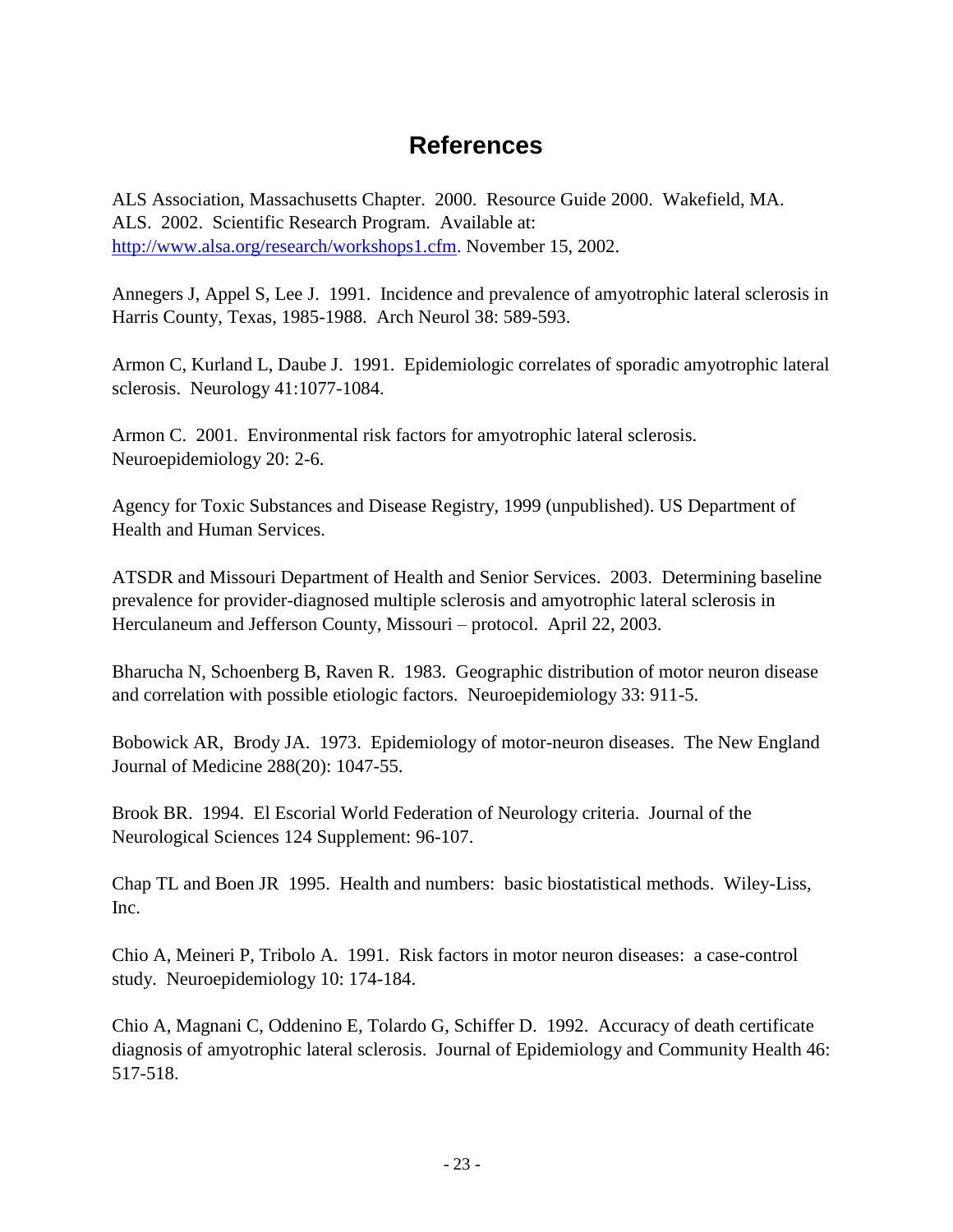Deapen DM, Henderson B. 1986. A case-control study of amyotrophic lateral sclerosis. American Journal of Epidemiology 123(5): 790-9.

Gresham L, Molgaard C, Golbeck A. 1986. Amyotrophic lateral sclerosis and occupational heavy metal exposure: a case-control study. Neuroepidemiology 18(3): 287-292.

Hoffman P, Brody J. 1971. The reliability of death certificate reporting for amyotrophic lateral sclerosis. J Chron Dis 24: 5-8.

Kalfakis N, Vassilopoulos D, Voumvourakis C. 1991. Amyotrophic lateral sclerosis in southern Greece: an epidemiological study. Neuroepidemiology 10: 170-173.

Kamel F, Umback D, Munsat T. 2002. Lead exposure and amyotrophic lateral sclerosis. Epidemiology 13:311-319.

Mitchell JD. 2000. Amyotrophic lateral sclerosis: toxins and environment. ALS 2000; 1: 235- 250.

Steele J, Guzman T. 1987. Observations about amyotrophic lateral sclerosis and the parkinsonism dementia complex of Guam with regard to epidemiology and etiology. Can. J. Neurol. Sci. 14: 358-362.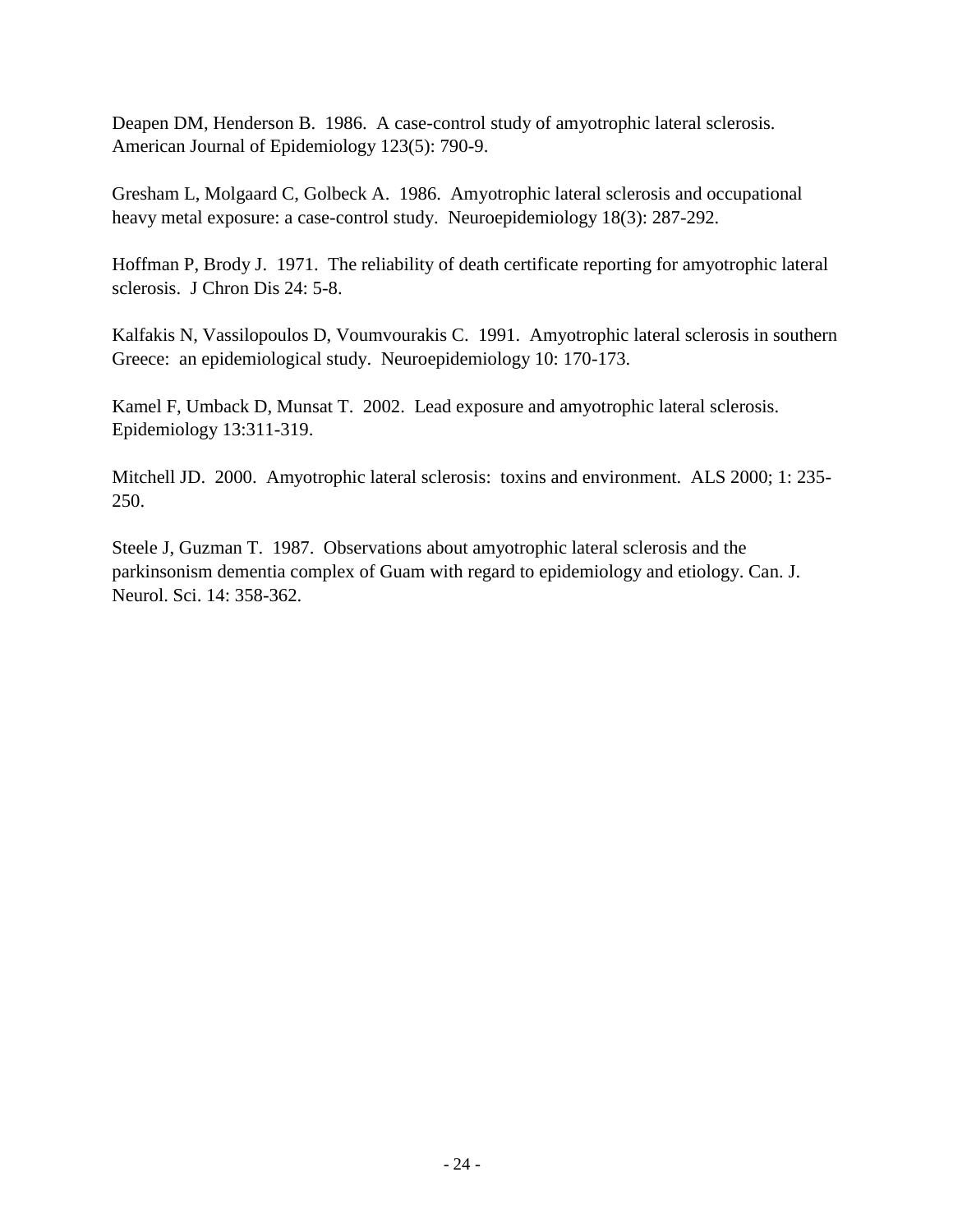### <span id="page-26-0"></span>**Figure 1: ALS Registry Process Flow Chart**



\* Concurrent with this effort contact with patient advocacy organizations should be made to ensure data completeness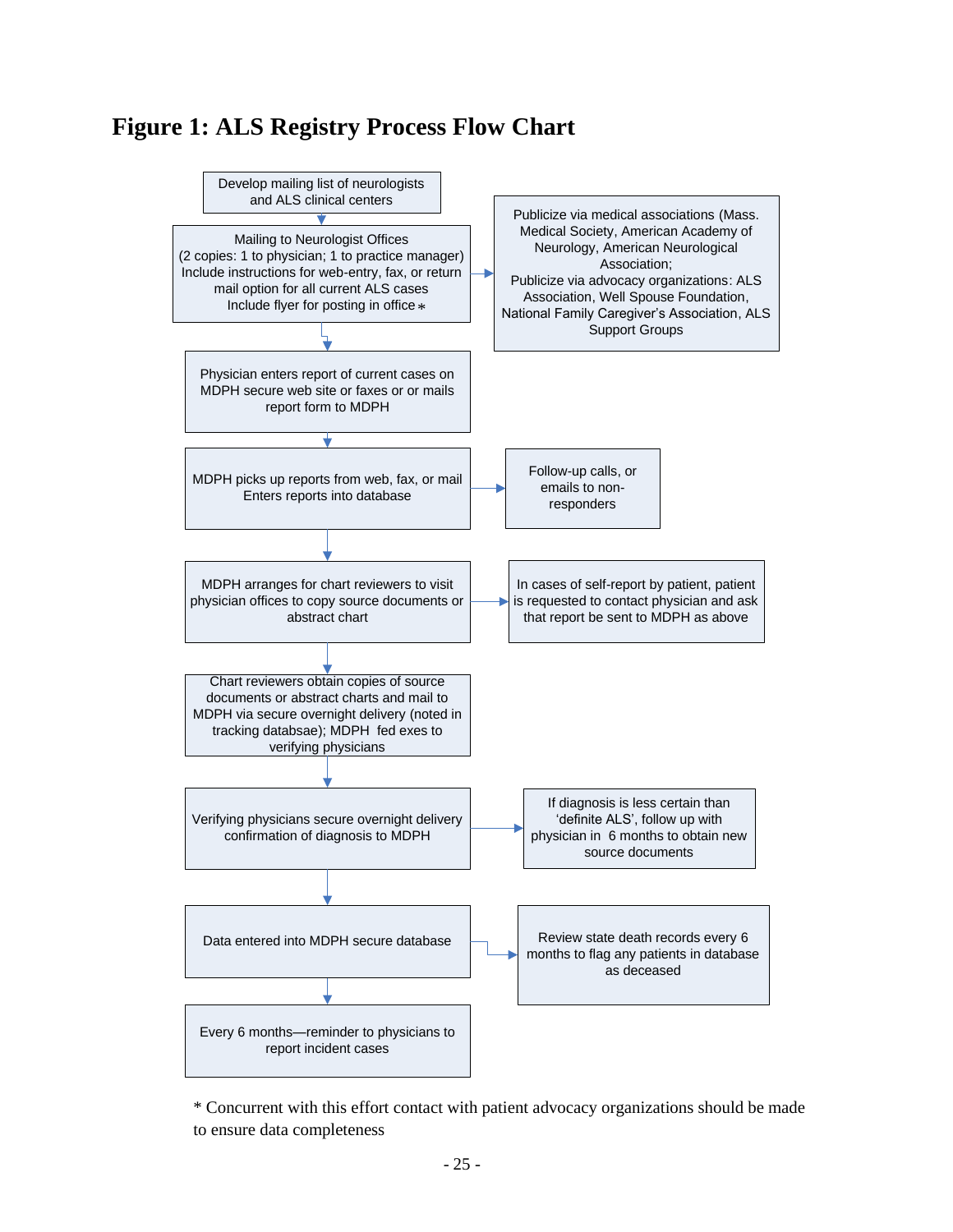### <span id="page-27-0"></span>**Table 1: Records abstracted in the ALS Registry-development Projects**

| Project                    | <b>Total Records Abstracted</b> | <b>Number of Cases</b> | <b>Prevalence</b><br>estimates |
|----------------------------|---------------------------------|------------------------|--------------------------------|
| Southeastern Massachusetts | 54                              | 49                     | 9/100,000                      |
| ALS (1998-2003)            |                                 |                        |                                |
| Essex County (2006)        | 59                              | 44                     | 6.1/100,000                    |
| <b>Boston</b> (2007)       | 44                              | 38                     | 5.5/100,000                    |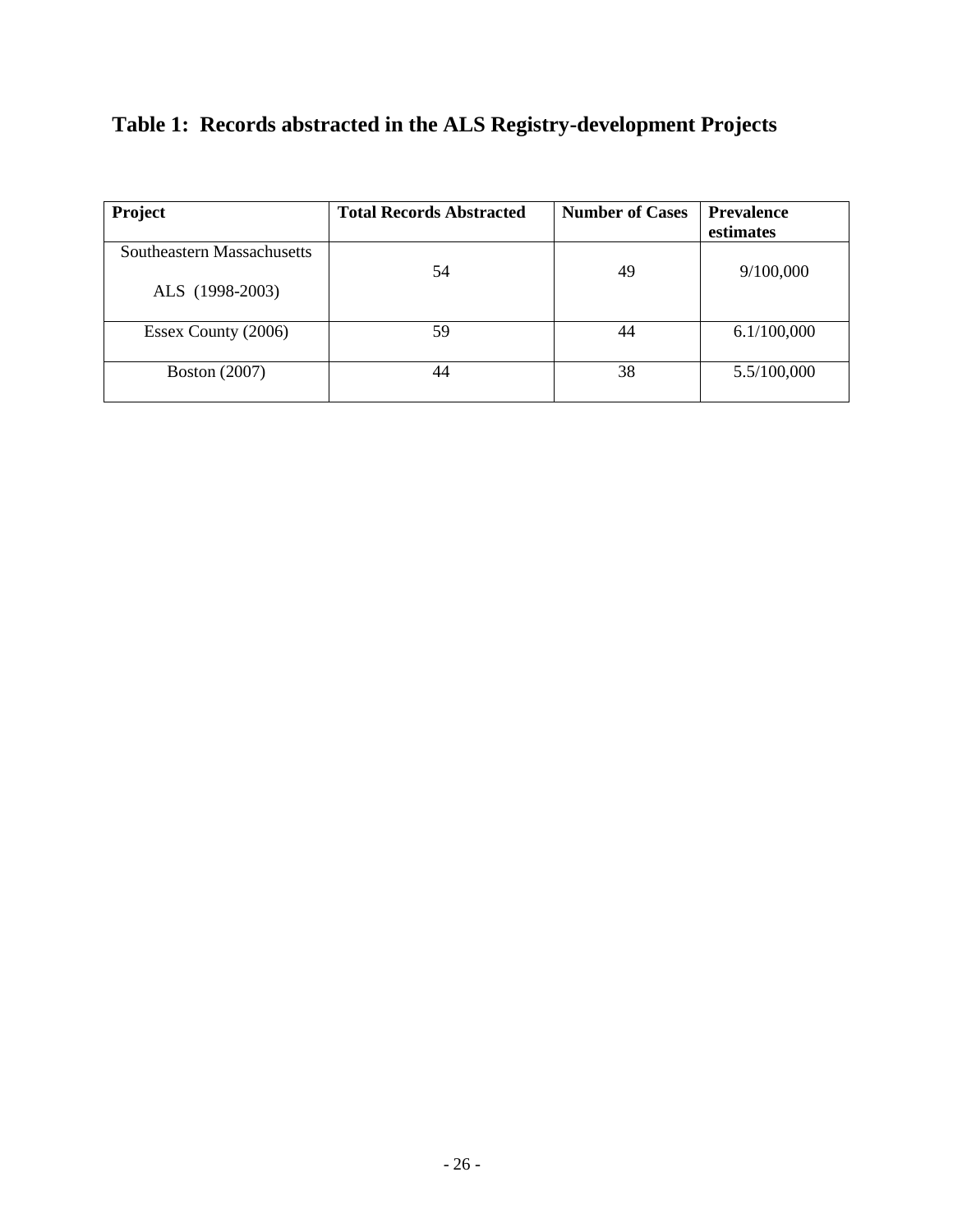<span id="page-28-0"></span>

| Table 2: Minimum Data Set: ALS Registry |                                                                                                |  |  |  |  |
|-----------------------------------------|------------------------------------------------------------------------------------------------|--|--|--|--|
| <b>Data Element</b>                     | <b>Comments</b>                                                                                |  |  |  |  |
| <b>Patient Name</b>                     | Basic demographic/locator information                                                          |  |  |  |  |
| Patient Date of Birth                   | Basic demographic/locator information                                                          |  |  |  |  |
| <b>Patient Gender</b>                   | Basic demographic/locator information                                                          |  |  |  |  |
| <b>Patient Social Security</b>          | This will facilitate matching with other state records, e.g. death records                     |  |  |  |  |
| Number                                  |                                                                                                |  |  |  |  |
| <b>Patient Address</b>                  | Basic demographic/locator information                                                          |  |  |  |  |
| <b>Patient Phone</b>                    | Basic demographic/locator information                                                          |  |  |  |  |
| Patient E-Mail                          | Basic demographic/locator information                                                          |  |  |  |  |
| Physician Name                          | Reporter contact information                                                                   |  |  |  |  |
| Physician Address                       | Reporter contact information                                                                   |  |  |  |  |
| Physician Phone                         | Reporter contact information                                                                   |  |  |  |  |
| Physician E-mail                        | Reporter contact information                                                                   |  |  |  |  |
| Date of Diagnosis                       | Establishes incidence in a given year                                                          |  |  |  |  |
| <b>Certainty of Diagnosis</b>           | The El Escorial criteria for the diagnosis of ALS have been widely accepted.                   |  |  |  |  |
|                                         | The criteria described below represent the result of a workshop convened in                    |  |  |  |  |
|                                         | 1998 by the World Federation of Neurology (WFN) Research Committee on                          |  |  |  |  |
|                                         | Motor Neuron Diseases to update and revise these diagnostic criteria. (World                   |  |  |  |  |
|                                         | Federation of Neurology 1998)                                                                  |  |  |  |  |
|                                         |                                                                                                |  |  |  |  |
|                                         | The diagnosis of Amyotrophic Lateral Sclerosis [ALS] requires:                                 |  |  |  |  |
|                                         | A - The presence of:                                                                           |  |  |  |  |
|                                         | $(A: 1)$ evidence of <i>lower motor neuron</i> ( <i>LMN</i> ) <i>degeneration</i> by clinical, |  |  |  |  |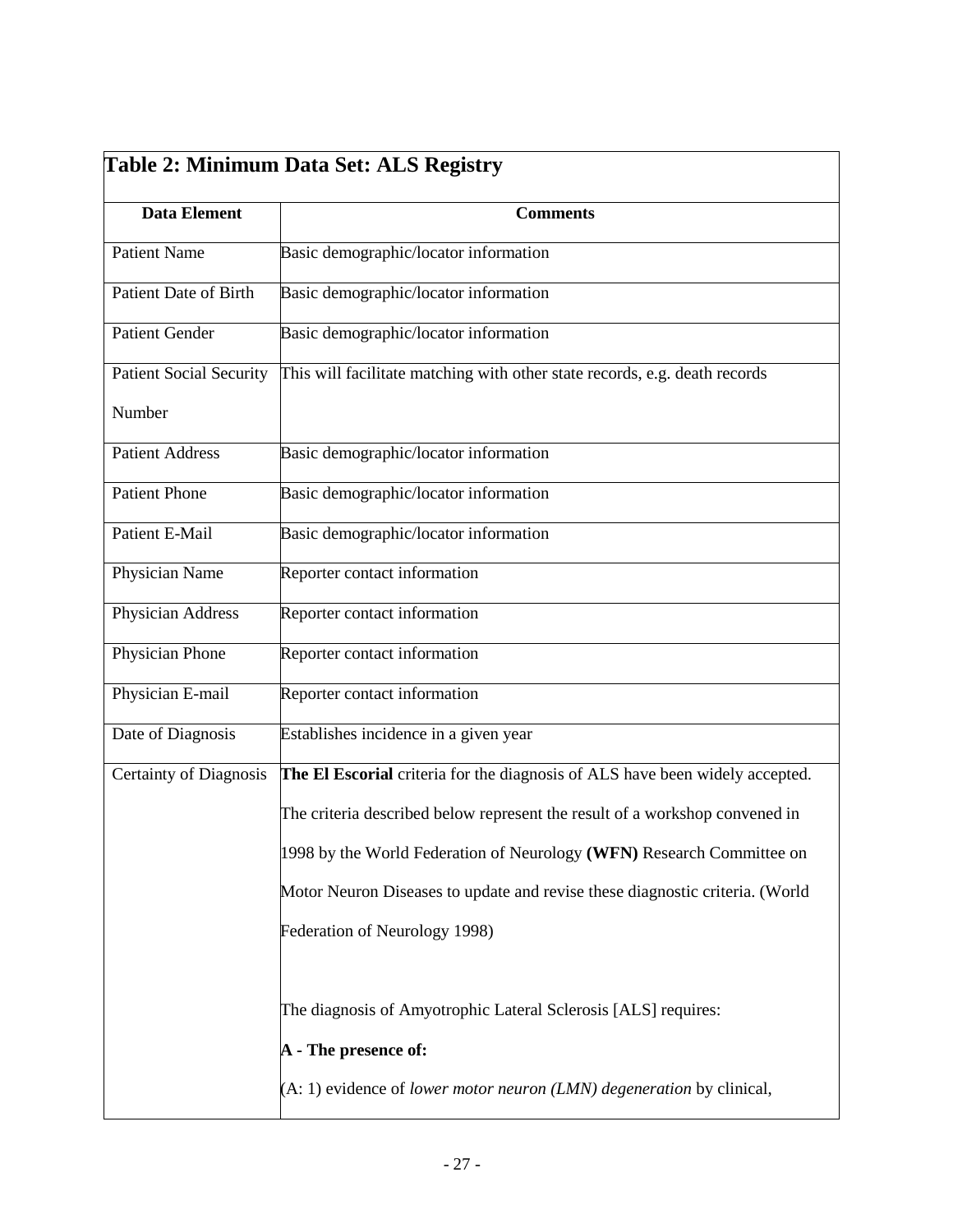| electrophysiological or neuropathologic examination,                             |
|----------------------------------------------------------------------------------|
| $(A: 2)$ evidence of <i>upper motor neuron (UMN)</i> degeneration by clinical    |
| examination, and                                                                 |
| $(A: 3)$ progressive spread of symptoms or signs within a region or to other     |
| regions, as determined by history or examination                                 |
| <b>AND</b>                                                                       |
|                                                                                  |
| <b>B</b> - The absence of:                                                       |
| $(B: 1)$ electrophysiological and pathological evidence of other disease         |
| processes that might explain the signs of LMN and/or UMN degeneration, and       |
| $(B: 2)$ neuroimaging evidence of other disease processes that might explain the |
| observed clinical and electrophysiological signs.                                |
| <b>Levels of Diagnostic Certainty:</b>                                           |
| Clinically Definite ALS is defined on clinical evidence alone by the presence    |
| of UMN, as well as LMN signs, in three regions.                                  |
| <b>Clinically Probable ALS:</b> is defined on clinical evidence alone by UMN and |
| LMN signs in at least two regions with some UMN signs necessarily rostral to     |
| (above) the LMN signs.                                                           |
| Clinically Probable/Laboratory-supported ALS: is defined when clinical           |
| signs of UMN and LMN dysfunction are in only one region, or when UMN             |
| signs alone are present in one region, and LMN signs defined by EMG criteria     |
| are present in at least two limbs, with proper application of neuroimaging and   |
| clinical laboratory protocols to exclude other causes.                           |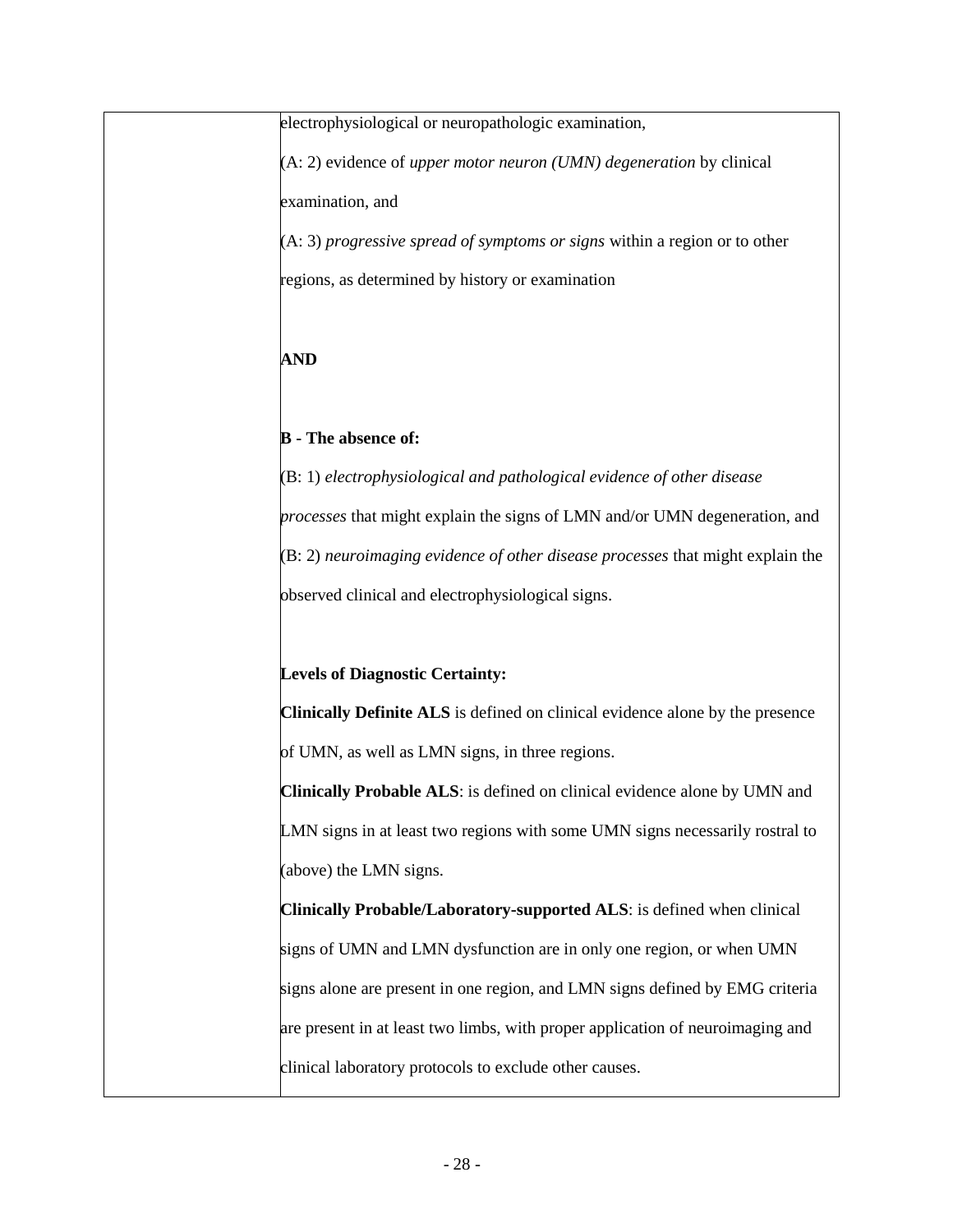|                          | Clinically Possible ALS: is defined when clinical signs of UMN and LMN              |
|--------------------------|-------------------------------------------------------------------------------------|
|                          | dysfunction are found together in only one region or UMN signs are found            |
|                          | alone in two or more regions; or LMN signs are found rostral to UMN signs and       |
|                          | the diagnosis of Clinically Probable - Laboratory-supported ALS cannot be           |
|                          | proven by evidence on clinical grounds in conjunction with electrodiagnostic,       |
|                          | neurophysiologic, neuroimaging or clinical laboratory studies. Other diagnoses      |
|                          | must have been excluded to accept a diagnosis of Clinically possible ALS.           |
|                          |                                                                                     |
| Region of Onset          | Brainstem, Cervical, Thoracic, Lumbosacral                                          |
| Signs by region          | See Table 3 below. Clinical evidence of upper and lower motor neuron                |
|                          | degeneration must exist in four anatomical regions (bulbar, cervical, thoracic,     |
|                          | and lumbosacral)                                                                    |
| <b>Atypical Features</b> | Helps to establish certainty of diagnosis                                           |
| Family History of ALS    | To distinguish between familial and sporadic ALS                                    |
| Confirmation of          | "In order for the registry to be useful, it is necessary that a diagnosis of ALS be |
| Diagnosis by second      | confirmed by an ALS expert, applying WFN criteria to determine the level of         |
| opinion (using WFN       | diagnostic certainty. This is the current "gold standard" for making a diagnosis    |
| criteria)                | of ALS while the patient is alive. It and has been used for enrollment into         |
|                          | clinical trials, within the most recent high-quality population-based               |
|                          | epidemiology studies coming out of Europe and within the current VA ALS             |
|                          | patient registry. This can be accomplished if the expert examines the patient (as   |
|                          | might happen, when patients obtain a second opinion), or by record review of        |
|                          | the documents on which the diagnosis was based. We can discuss who can help         |
|                          | with this effort in Massachusetts (Armon 2005)."                                    |
| Date Moved to Mass.      | Documentation that residence was established before disease onset is necessary      |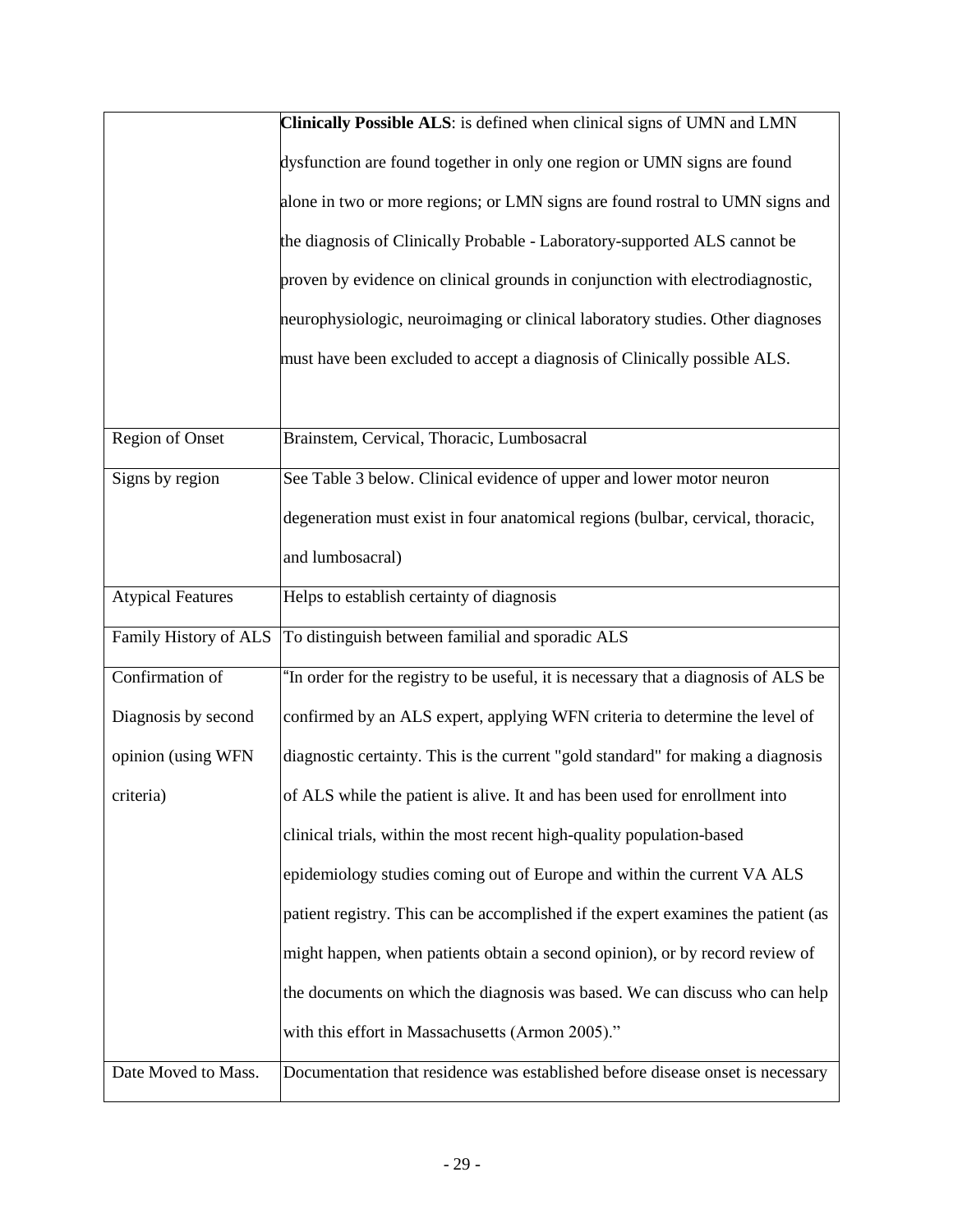| (if applicable) | for population-based epidemiology. |
|-----------------|------------------------------------|
| Race/Ethnicity  | Basic demographic                  |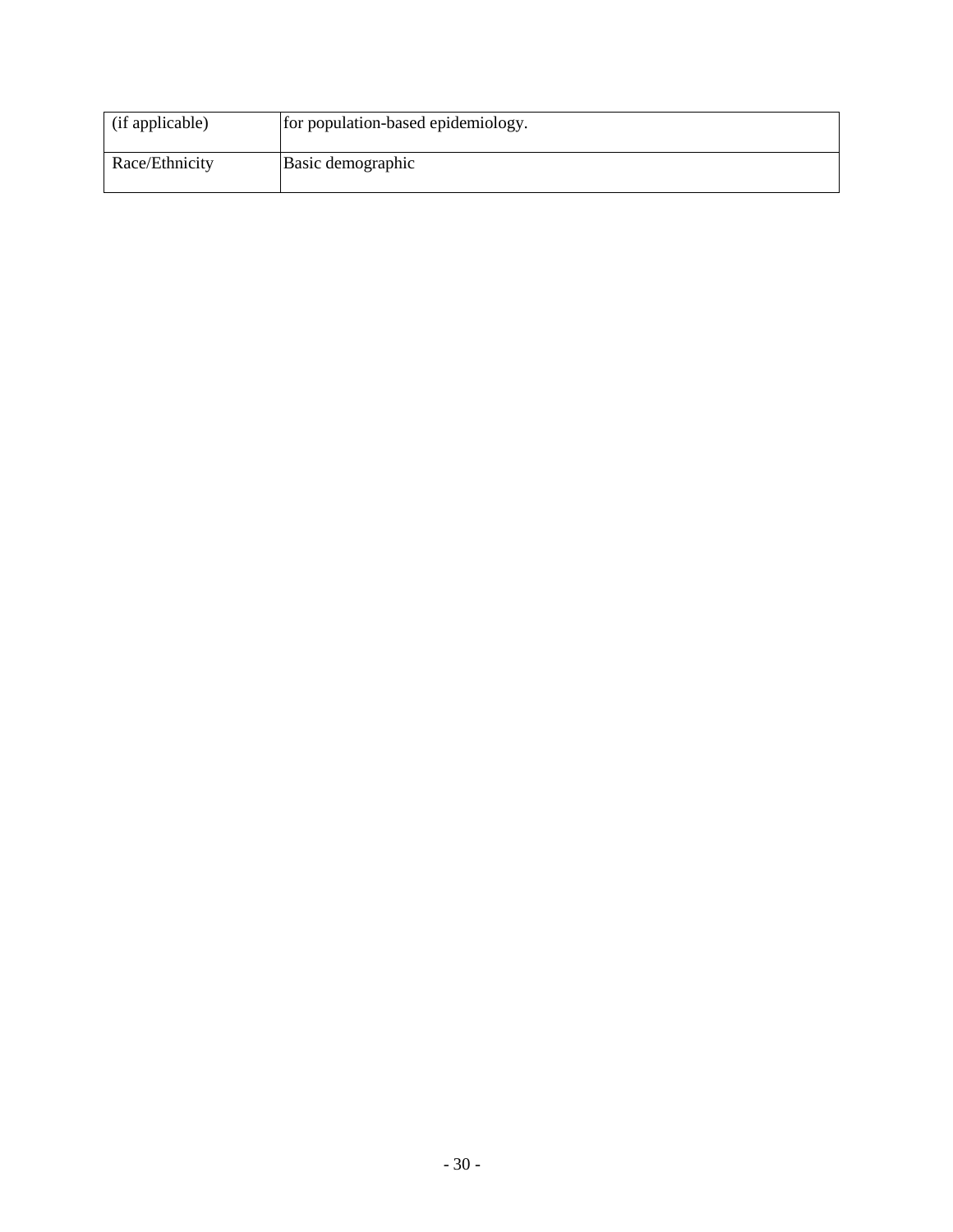<span id="page-32-0"></span>

| Table 3: Signs by Region Matrix (Indicate by $\vee$ whether signs are present) |                  |                 |                 |             |  |
|--------------------------------------------------------------------------------|------------------|-----------------|-----------------|-------------|--|
|                                                                                | <b>Brainstem</b> | <b>Cervical</b> | <b>Thoracic</b> | Lumbosacral |  |
| <b>Upper Motor Neuron Signs</b>                                                |                  |                 |                 |             |  |
| <b>Lower Motor Neuron Signs</b>                                                |                  |                 |                 |             |  |
| <b>EMG-Confirmed Lower Motor Neuron Signs</b>                                  |                  |                 |                 |             |  |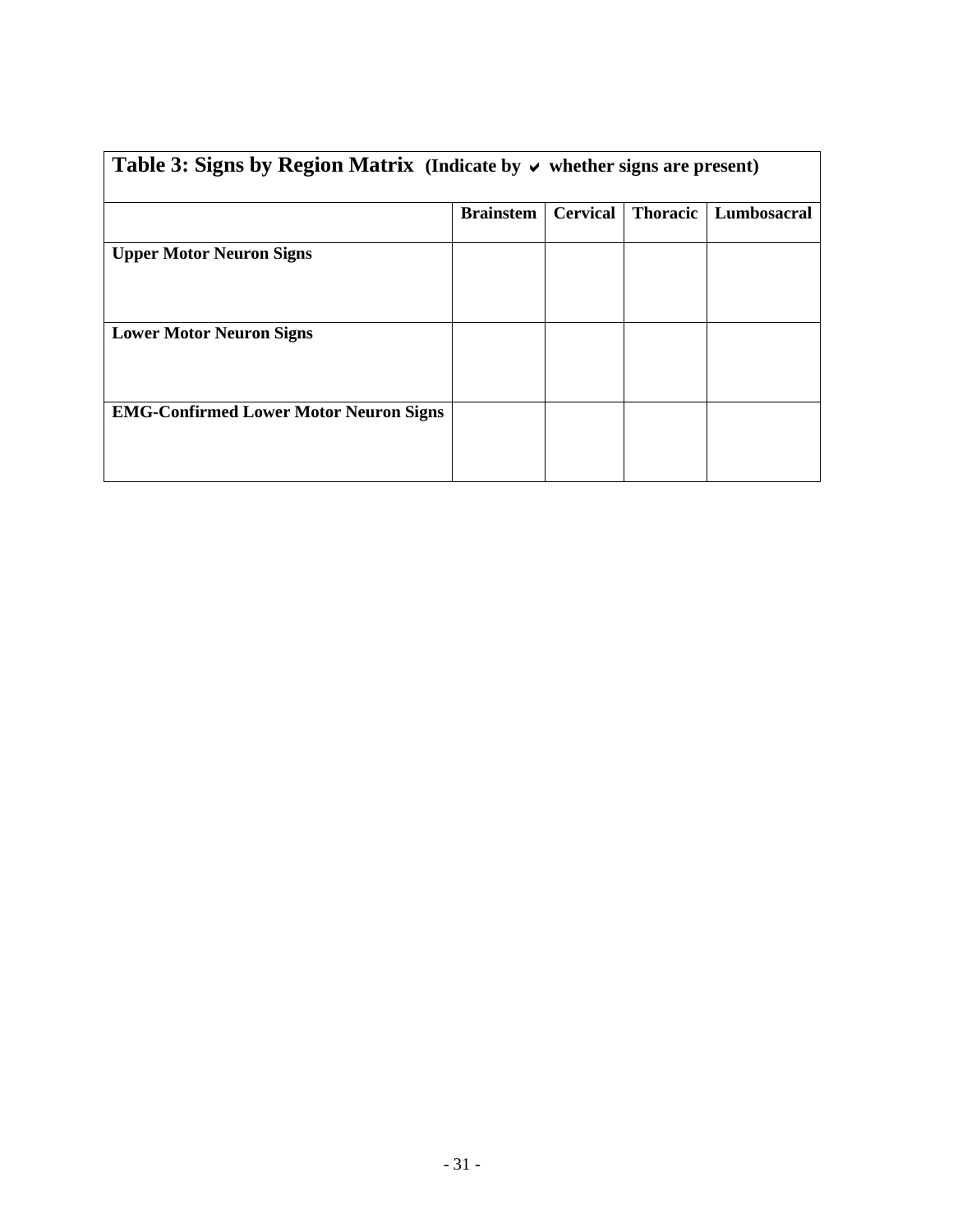### <span id="page-33-0"></span>**Databases**

| Data Element                          | <b>Basic</b>          | <b>Intermediate</b> | <b>Expanded</b> | Data Source * |  |
|---------------------------------------|-----------------------|---------------------|-----------------|---------------|--|
|                                       | <b>Registry</b>       | <b>Database</b>     | <b>Database</b> |               |  |
| <b>Patient Name</b>                   | X                     | $\mathbf X$         | $\mathbf X$     | $\mathbf{1}$  |  |
| <b>Patient DOB</b>                    | $\mathbf X$           | $\mathbf X$         | $\mathbf X$     | $\mathbf{1}$  |  |
| <b>Patient Gender</b>                 | $\mathbf X$           | $\mathbf X$         | $\mathbf X$     | $\mathbf{1}$  |  |
| <b>Patient Social Security Number</b> | X                     | $\mathbf X$         | $\mathbf X$     | 1, 2          |  |
| <b>Patient Address</b>                | $\overline{X}$        | $\overline{X}$      | $\overline{X}$  | $\mathbf{1}$  |  |
| <b>Patient Phone</b>                  | $\overline{X}$        | $\overline{X}$      | $\overline{X}$  | $\mathbf{1}$  |  |
| Patient E-Mail                        | $\overline{\text{X}}$ | $\overline{X}$      | $\overline{X}$  | $\mathbf{1}$  |  |
| Physician Name                        | X                     | $\mathbf X$         | $\mathbf X$     | $\mathbf{1}$  |  |
| Physician Address                     | X                     | $\mathbf X$         | $\mathbf X$     | $\mathbf{1}$  |  |
| <b>Physician Phone</b>                | $\overline{\text{X}}$ | $\overline{X}$      | $\overline{X}$  | $\mathbf{1}$  |  |
| Physician E-mail                      | X                     | $\mathbf X$         | $\overline{X}$  | $\mathbf{1}$  |  |
| Date of Diagnosis                     | $\overline{X}$        | $\overline{X}$      | $\overline{X}$  | $\mathbf{1}$  |  |
| ** Degree of Certainty of             | $\overline{X}$        | $\mathbf X$         | $\overline{X}$  | $\mathbf{1}$  |  |
| Diagnosis                             |                       |                     |                 |               |  |
| Region of Onset                       | X                     | X                   | X               | $\mathbf{1}$  |  |
| ** Signs by region                    | $\mathbf X$           | X                   | $\mathbf X$     | $\mathbf{1}$  |  |
| ** Atypical Features                  | $\mathbf X$           | $\mathbf X$         | $\mathbf X$     | $\mathbf{1}$  |  |
| Family Hx of ALS                      | $\mathbf X$           | X                   | $\mathbf X$     | $\mathbf{1}$  |  |
| ** Confirmation of Diagnosis          | $\overline{X}$ if     | X record            | X physical      | $\mathbf{1}$  |  |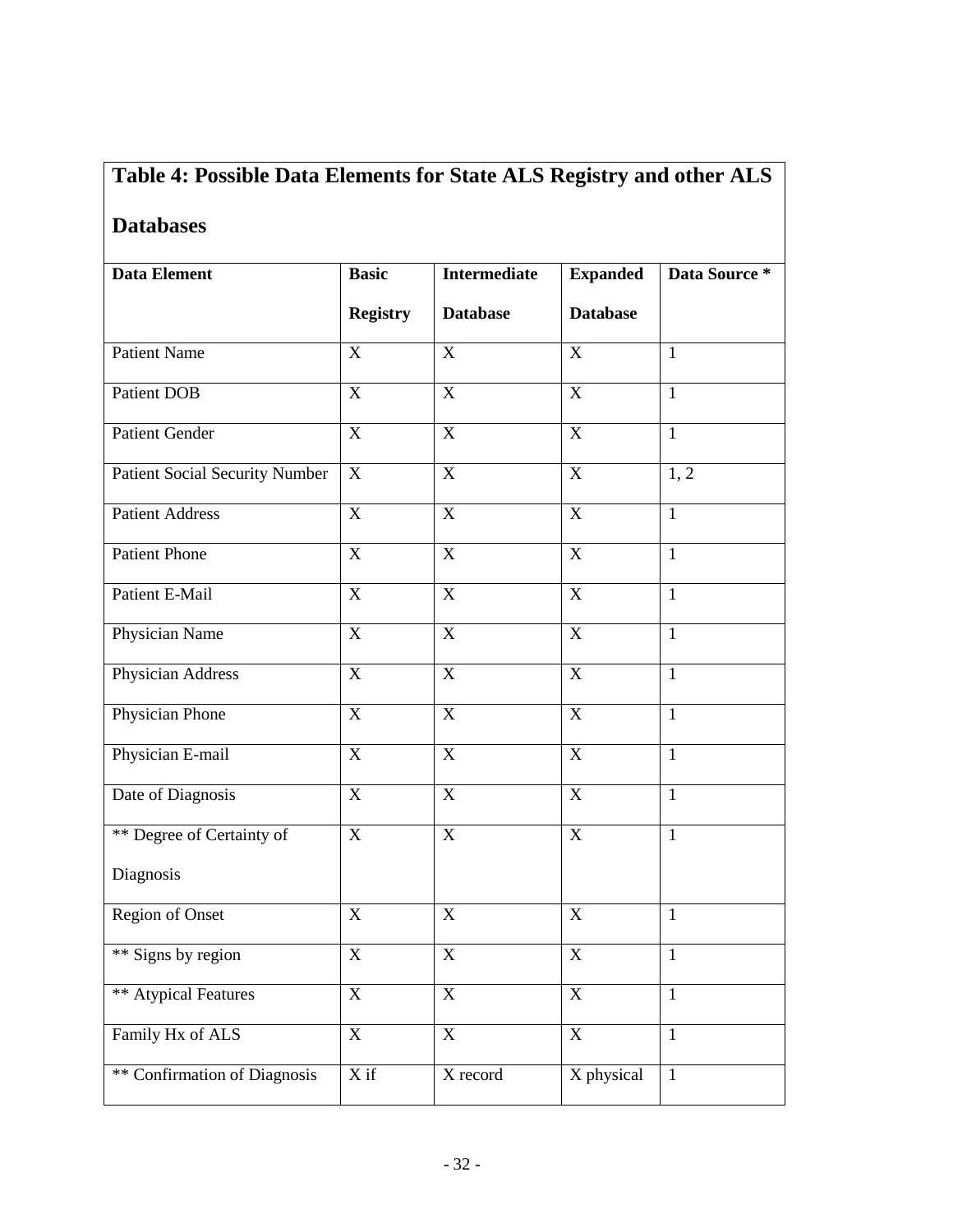### **Databases**

| <b>Data Element</b>             | <b>Basic</b>    | <b>Intermediate</b> | <b>Expanded</b>           | Data Source *  |  |
|---------------------------------|-----------------|---------------------|---------------------------|----------------|--|
|                                 | <b>Registry</b> | <b>Database</b>     | <b>Database</b>           |                |  |
| by second physician using       | available       | review              | exam                      |                |  |
| WFN criteria (name of           |                 |                     |                           |                |  |
| physician; date)                |                 |                     |                           |                |  |
| Date Moved to Massachusetts     | X               | $\mathbf X$         | $\boldsymbol{\mathrm{X}}$ | $\overline{2}$ |  |
| (if applicable)                 |                 |                     |                           |                |  |
| Race/Ethnicity                  | X               | $\mathbf X$         | $\mathbf X$               | 1, 2           |  |
| Place of Birth                  |                 | $\overline{X}$      | $\overline{X}$            | 1, 2           |  |
| Date other regions became       |                 | X                   | $\mathbf X$               | $\mathbf{1}$   |  |
| involved                        |                 |                     |                           |                |  |
| Use of Rilutek® (Riluzole)      |                 | X                   | $\mathbf X$               | $\mathbf{1}$   |  |
| <b>Family Ancestry</b>          |                 | $\mathbf X$         | $\mathbf X$               | $\overline{2}$ |  |
| Marital Status                  |                 | $\mathbf X$         | $\overline{X}$            | $\mathbf{1}$   |  |
| Residential History (locations) |                 | $\overline{X}$      | $\overline{X}$            | $\overline{2}$ |  |
| <b>Employment History</b>       |                 | $\mathbf X$         | $\mathbf X$               | $\overline{2}$ |  |
| (locations)                     |                 |                     |                           |                |  |
| Type of Work/Employment         |                 | $\mathbf X$         | X                         | $\overline{2}$ |  |
| <b>Status</b>                   |                 |                     |                           |                |  |
| Military Service                |                 | $\mathbf X$         | $\mathbf X$               | $\overline{2}$ |  |
| <b>Living Arrangement</b>       |                 |                     | $\mathbf X$               | $\overline{2}$ |  |
| Personal and Family Medical     |                 | $\mathbf X$         | $\mathbf X$               | $\overline{2}$ |  |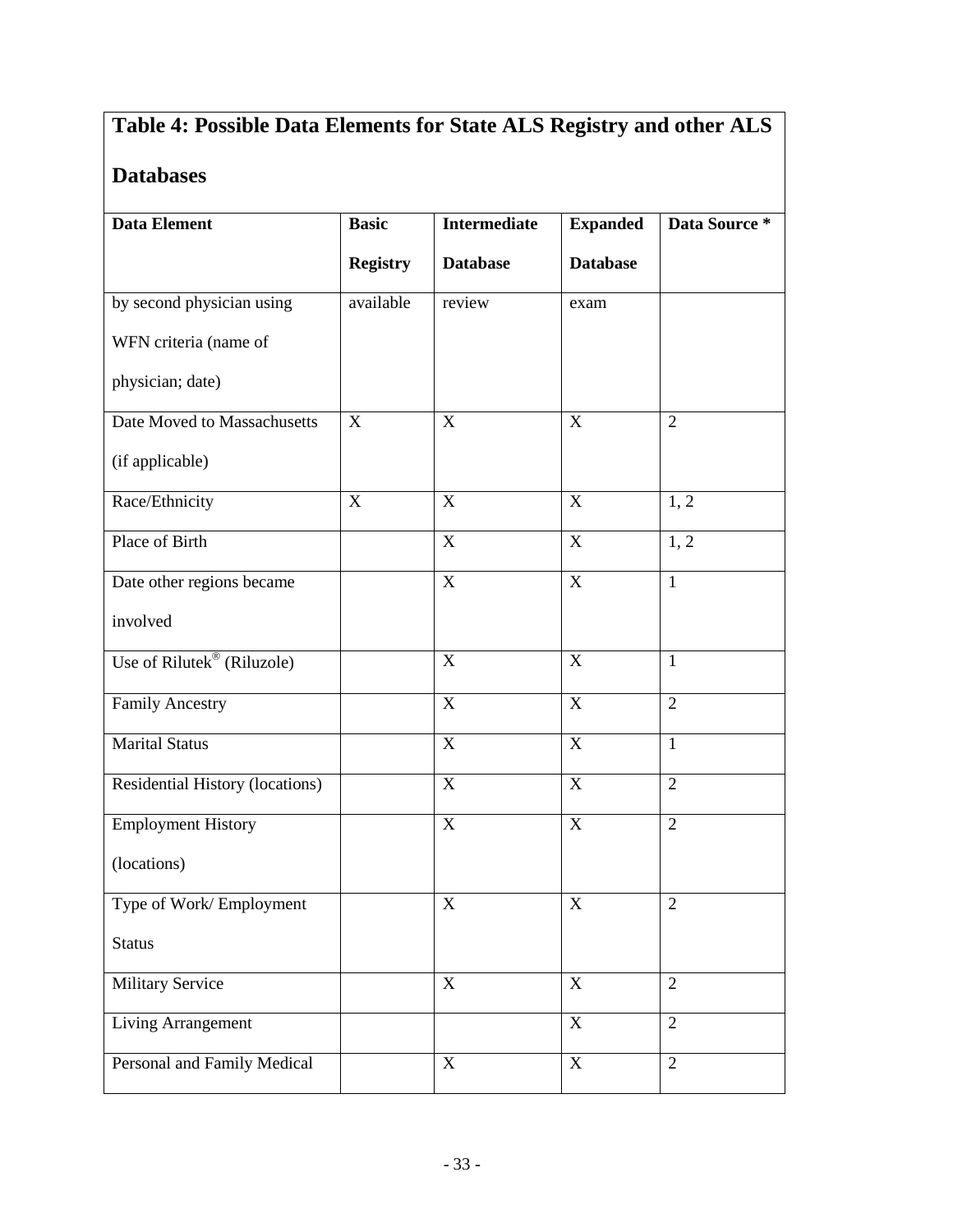### **Databases**

| <b>Data Element</b>              | <b>Basic</b>    | <b>Intermediate</b> | <b>Expanded</b> | Data Source *     |
|----------------------------------|-----------------|---------------------|-----------------|-------------------|
|                                  | <b>Registry</b> | <b>Database</b>     | <b>Database</b> |                   |
| History                          |                 |                     |                 |                   |
| <b>Smoking History</b>           |                 |                     | $\mathbf X$     | $\overline{2}$    |
| Diet Information                 |                 |                     | $\overline{X}$  | $\overline{2}$    |
| <b>Education Level</b>           |                 |                     | $\mathbf X$     | $\overline{2}$    |
| <b>Electrophysiology Testing</b> |                 |                     | $\mathbf X$     | $\mathbf{1}$      |
| Neuroimaging Studies             |                 |                     | $\overline{X}$  | $\mathbf{1}$      |
| <b>Laboratory Studies</b>        |                 |                     | $\mathbf X$     | $\mathbf{1}$      |
| <b>Other Diagnostic Studies</b>  |                 |                     | $\mathbf X$     | $\mathbf{1}$      |
| <b>Blood/Tissue Samples</b>      |                 |                     | $\mathbf X$     | 1, 2              |
| <b>Disability Status</b>         |                 |                     | $\mathbf X$     | $\mathbf{1}$      |
| <b>Functional Status</b>         |                 |                     | $\overline{X}$  | $\mathbf{1}$      |
| <b>Health Status</b>             |                 |                     | $\overline{X}$  | $\mathbf{1}$      |
| Symptomatic                      |                 |                     | $\overline{X}$  | $\mathbf{1}$      |
| Management/Medications           |                 |                     |                 |                   |
| Adverse effects of Rx            |                 |                     | X               | $1, \overline{2}$ |
| Income                           |                 |                     | $\mathbf X$     | $\sqrt{2}$        |
| Health Insurance                 |                 |                     | $\mathbf X$     | $\overline{2}$    |
| <b>Health Care Expenditures</b>  |                 |                     | $\mathbf X$     | $\overline{2}$    |
| <b>Health Care Utilization</b>   |                 |                     | $\mathbf X$     | $\overline{2}$    |
| (Specialists/Therapists/         |                 |                     |                 |                   |